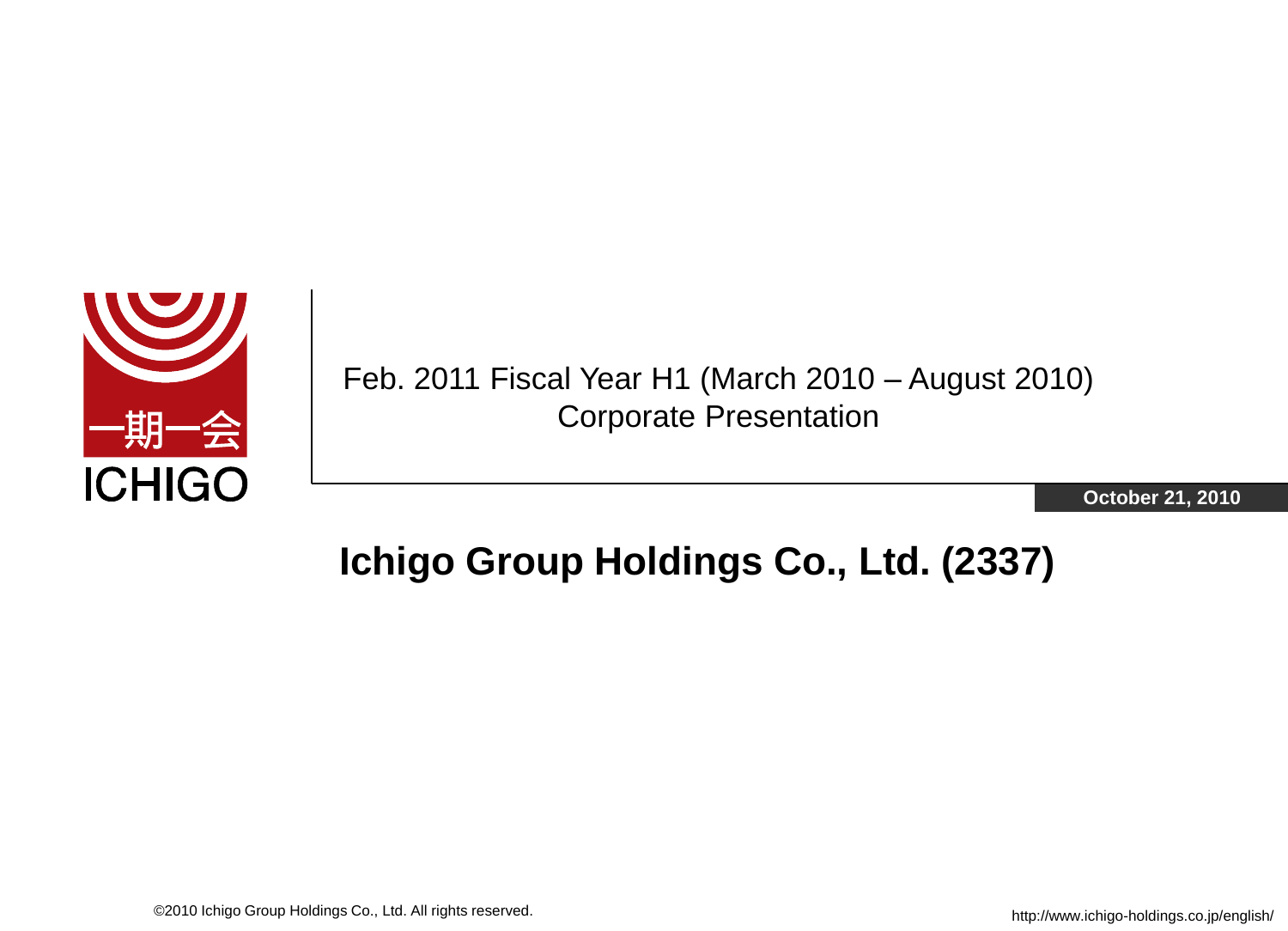# **Creating peace of mind through honest and committed management**

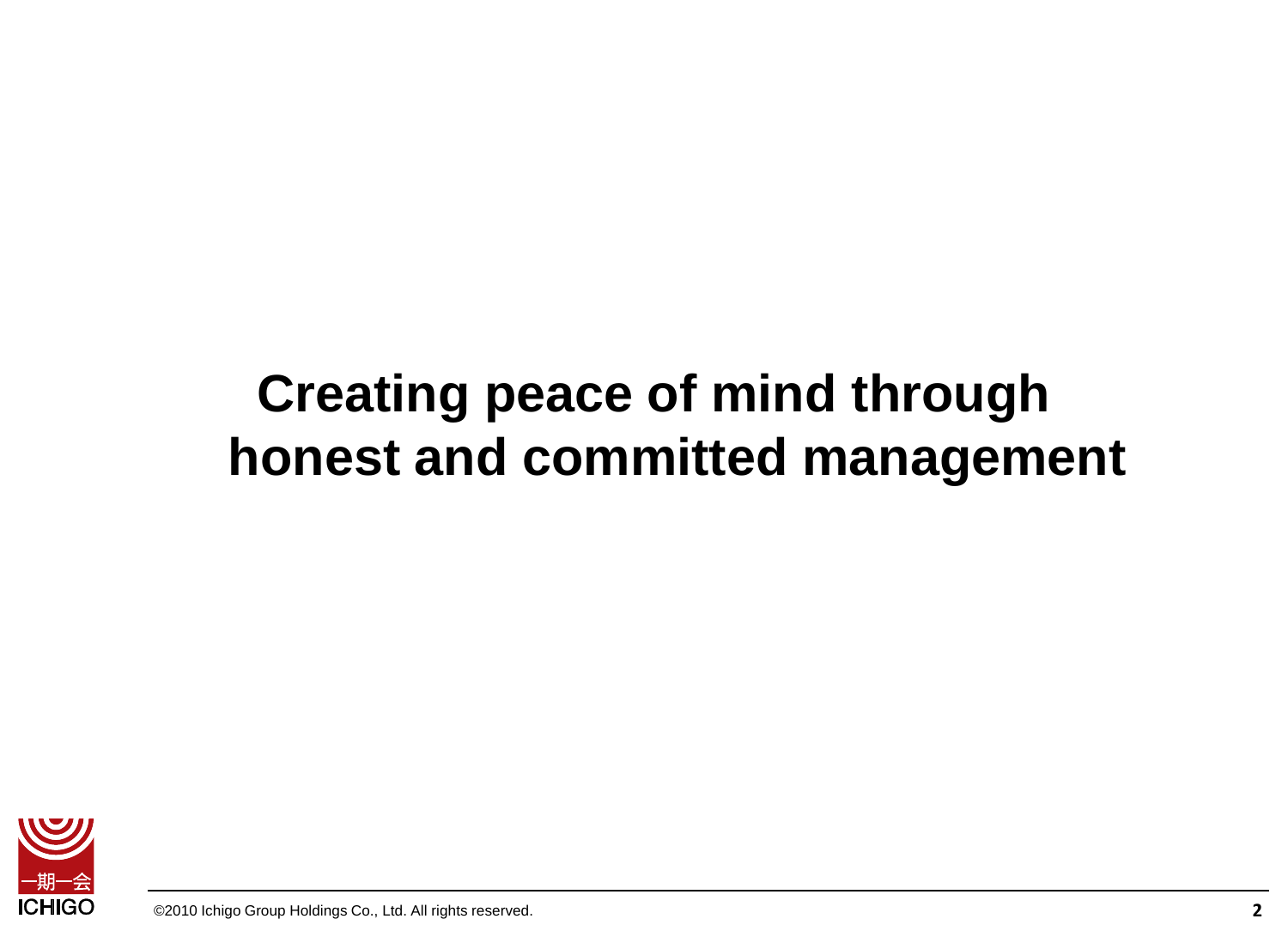Laying the Foundation for Stable, Long-term Growth

- $\checkmark$  Core Company of Ichigo Group
- $\checkmark$  New Real Estate Fund
- $\checkmark$  Business Development
- $\checkmark$  Strengthened Capital Base
- $\checkmark$  Continued Asset Dispositions
- $\checkmark$  Optimizing Balance Sheet
- $\checkmark$  Securing On-Going Profitability
- $\checkmark$  Move to JASDAQ

Appendices: Financial & Real Estate Data

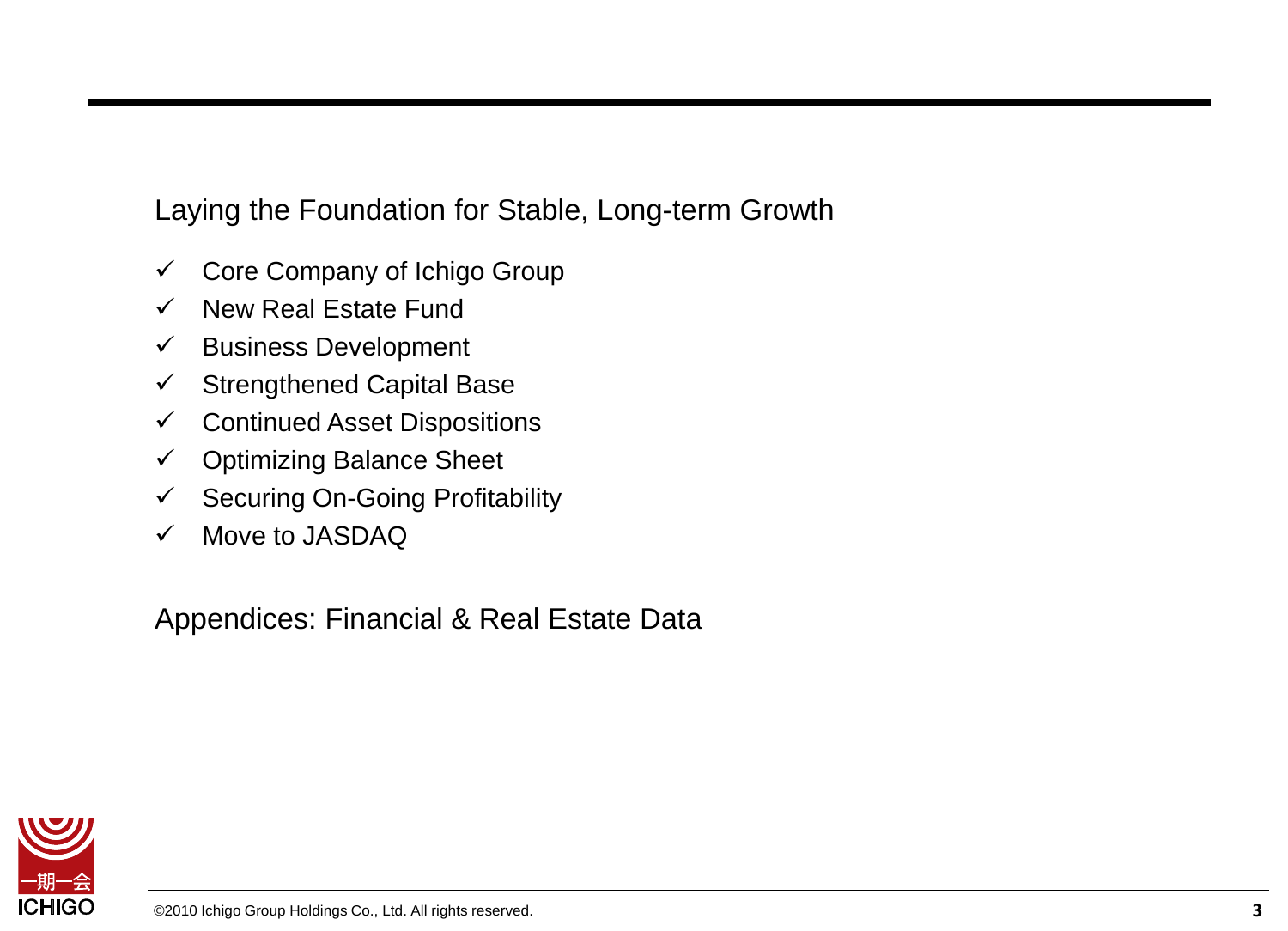## Laying the Foundation for Stable, Long-term Growth

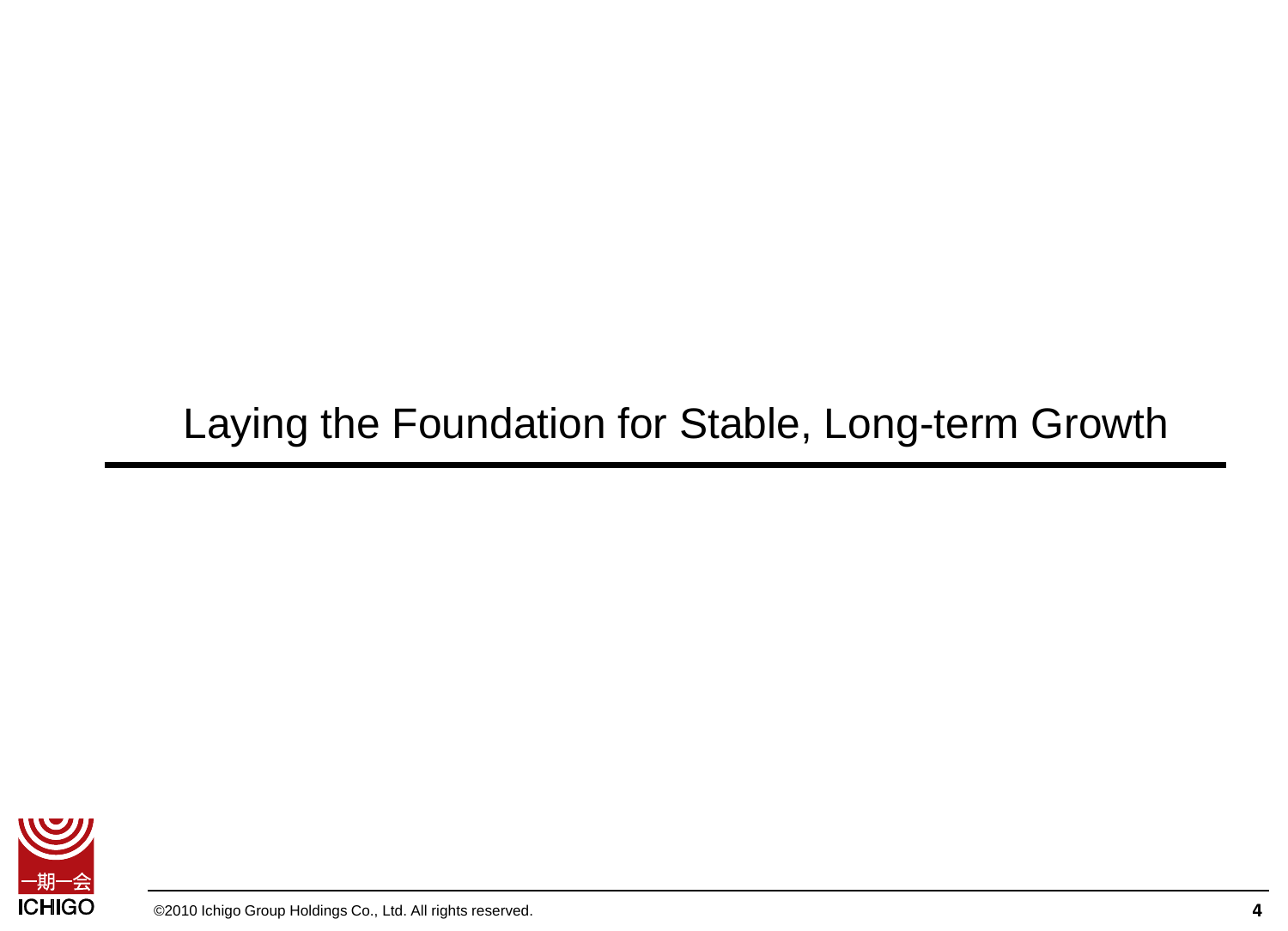## Core Company of Ichigo Group

- **Changed company name to Ichigo Group Holdings Co., Ltd. on September 1, 2010**
- Ichigo is a high-commitment, long-term Japanese asset management group
- "Ichigo" comes from an ancient Japanese proverb, *Ichigo Ichie*, literally meaning "One lifetime, one encounter." The phrase comes from the writings of a 16th century master of the tea ceremony, Yamanoue no Souji. Souji called upon his disciples to give total focus and sincerity to each act of the tea ceremony for a guest, because that particular moment will only exist once, and must be fully lived and realized. We support this philosophy of building and maintaining strong long-term relationships for the success and growth of our clients and shareholders.



## **Creating peace of mind through honest and committed management**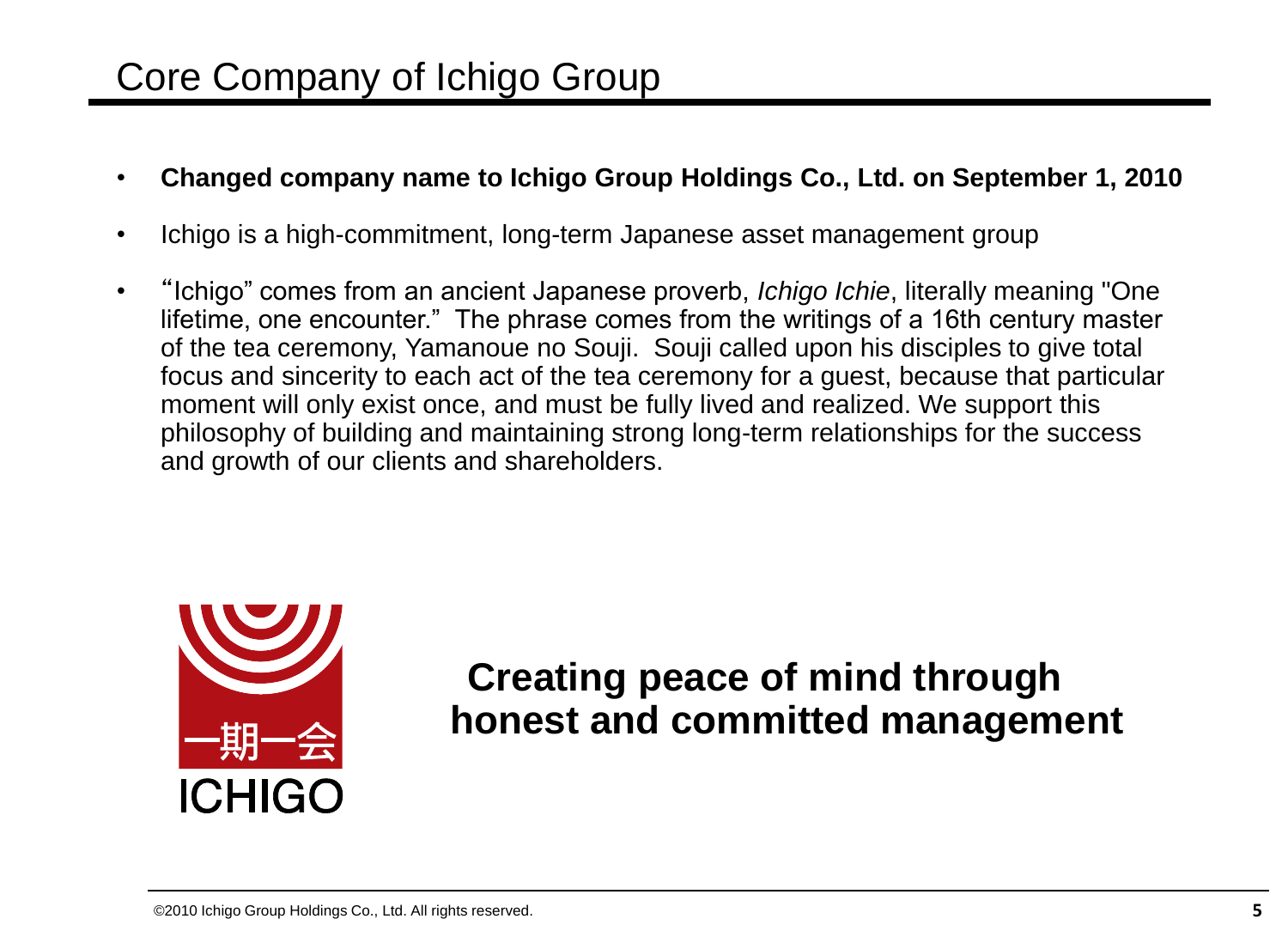### New Real Estate Fund

- First fund launch post-name change
	- $\checkmark$  Asset Size: JPY 7.3 billion
	- $\checkmark$  Equity Investor: DLJ Real Estate Capital Partners (ex-Credit Suisse group)
	- $\checkmark$  Operating Period: 4 years
	- $\checkmark$  Fund Assets: About 80 office, commercial, and residential properties and land leaseholds
- Builds upon Ichigo's real estate and structuring know-how
	- $\checkmark$  Structured in the form of corporate M&A acquired all shares of a company which owns both operating real estate and land leaseholds
	- $\checkmark$  Returns to be distributed to the equity investor from the profits generated by the acquired company's real estate
	- $\checkmark$  Designed the fund to maximize tax efficiency and minimize real estate disposition and other costs
	- $\checkmark$  Asset management contract: Ichigo Real Estate Investment Advisors Co., Ltd.
- Working on other attractive Japanese real estate investment opportunities
	- $\checkmark$  Key focuses are sourcing attractive assets and designing custom-made solutions for investors

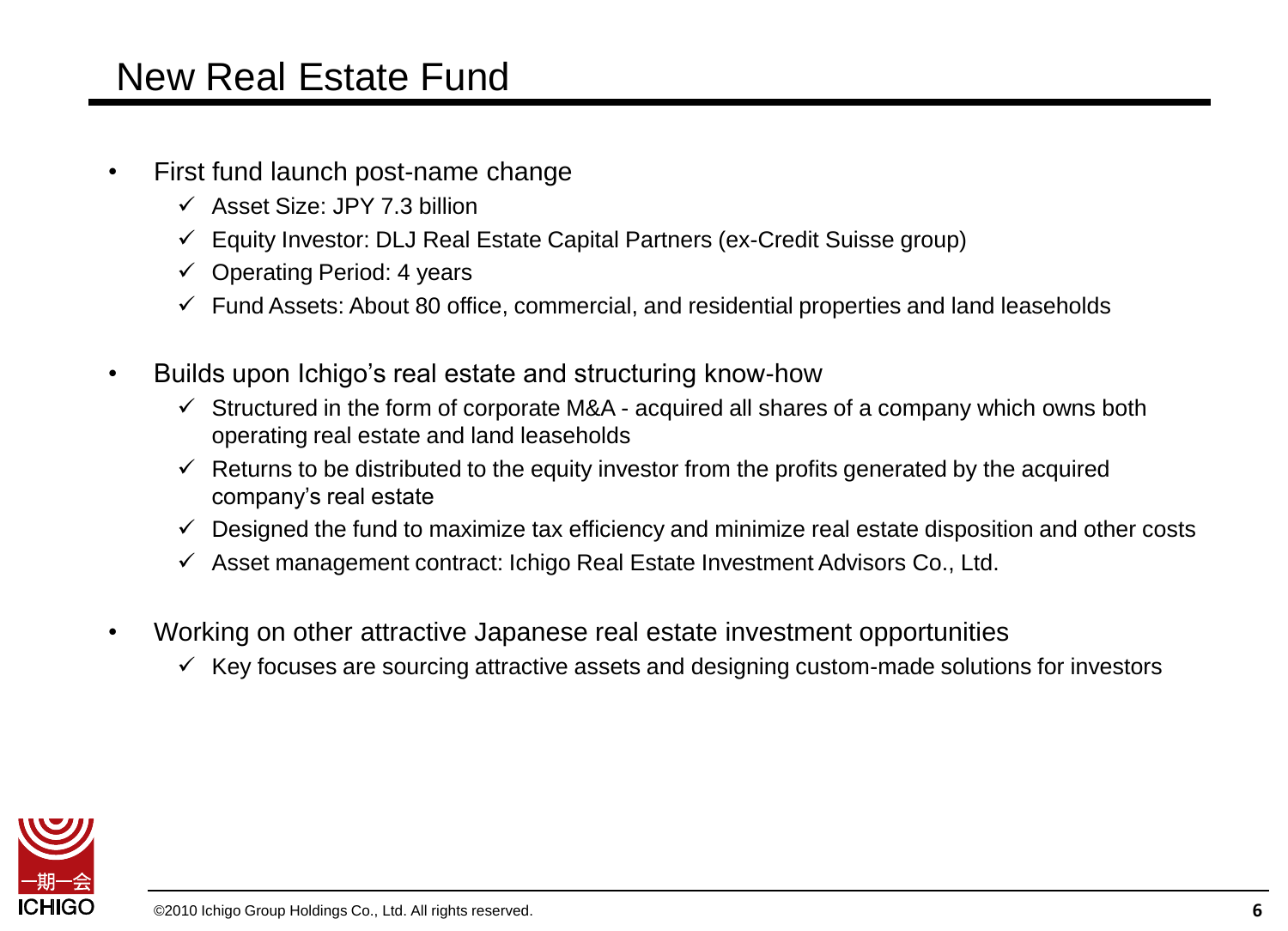### Business Development

- Working towards other new fund launches
	- $\checkmark$  Matching investors' needs and real estate assets
	- $\checkmark$  New classes of investors: Japanese operating companies, domestic pension funds, etc.
	- $\checkmark$  Offering custom-made solutions
	- $\checkmark$  Expanding opportunities via Ichigo's strengthened relationships with financial institutions
- Rescue AM
	- $\checkmark$  Ichigo Real Estate Investment Advisors replacing other asset managers as new AM on existing funds
	- $\checkmark$  Won new Rescue AM contract during Q2
	- $\checkmark$  Strengthening relationships with financial institutions to further build out Rescue AM opportunities
- Progress in external growth
	- $\checkmark$  Maximizing synergies from Takara Building Maintenance acquired via M&A earlier this year
		- Used Takara to reduce costs on several fund assets to maximize returns for investors
		- Increasing Takara's profitability
	- $\checkmark$  Several candidates for next strategic M&A

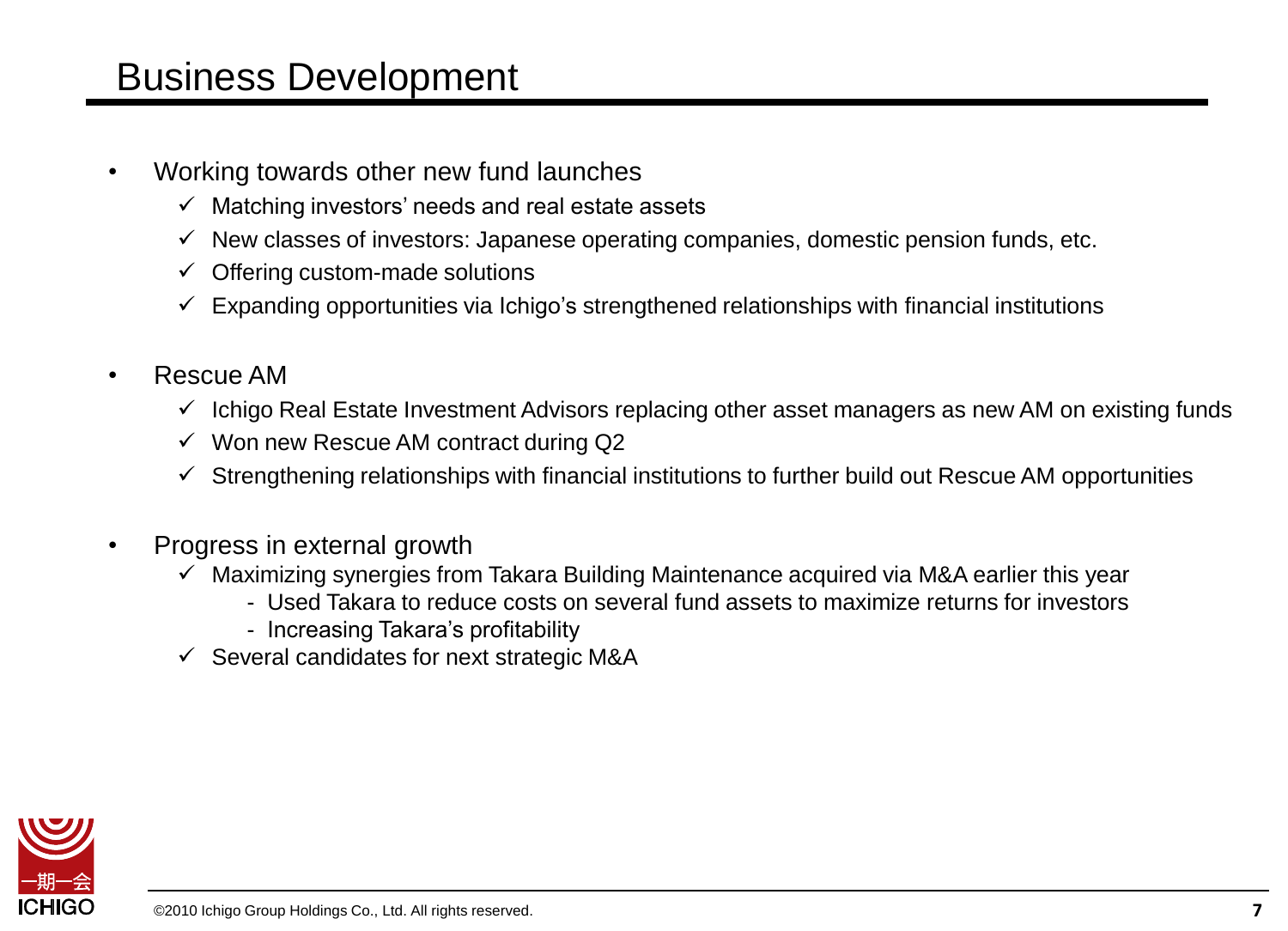### Strengthened Capital Base

- Although Net Assets decreased due to negative FX movements, increased Equity Ratio via pay down of corporate debt
	- $\checkmark$  Decrease in Net Assets: ¥1.6 billion
	- $\checkmark$  Decrease in Corporate Debt: ¥2.1 billion



(Billion yen)



Pro Forma basis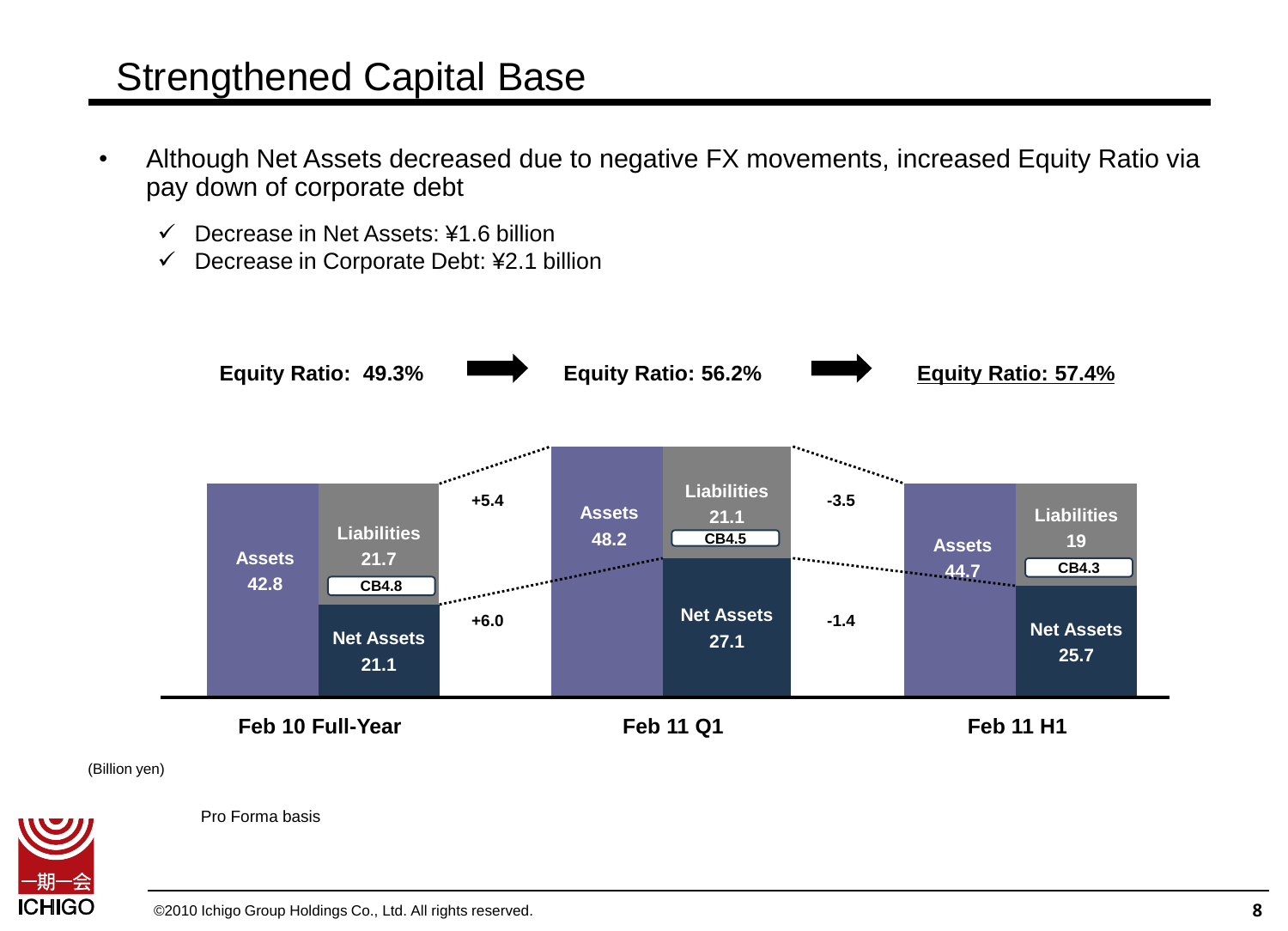## Continued Asset Dispositions

- Sold ¥1.3 billion in assets in Feb 11 Q2
- Expect to continue dispositions



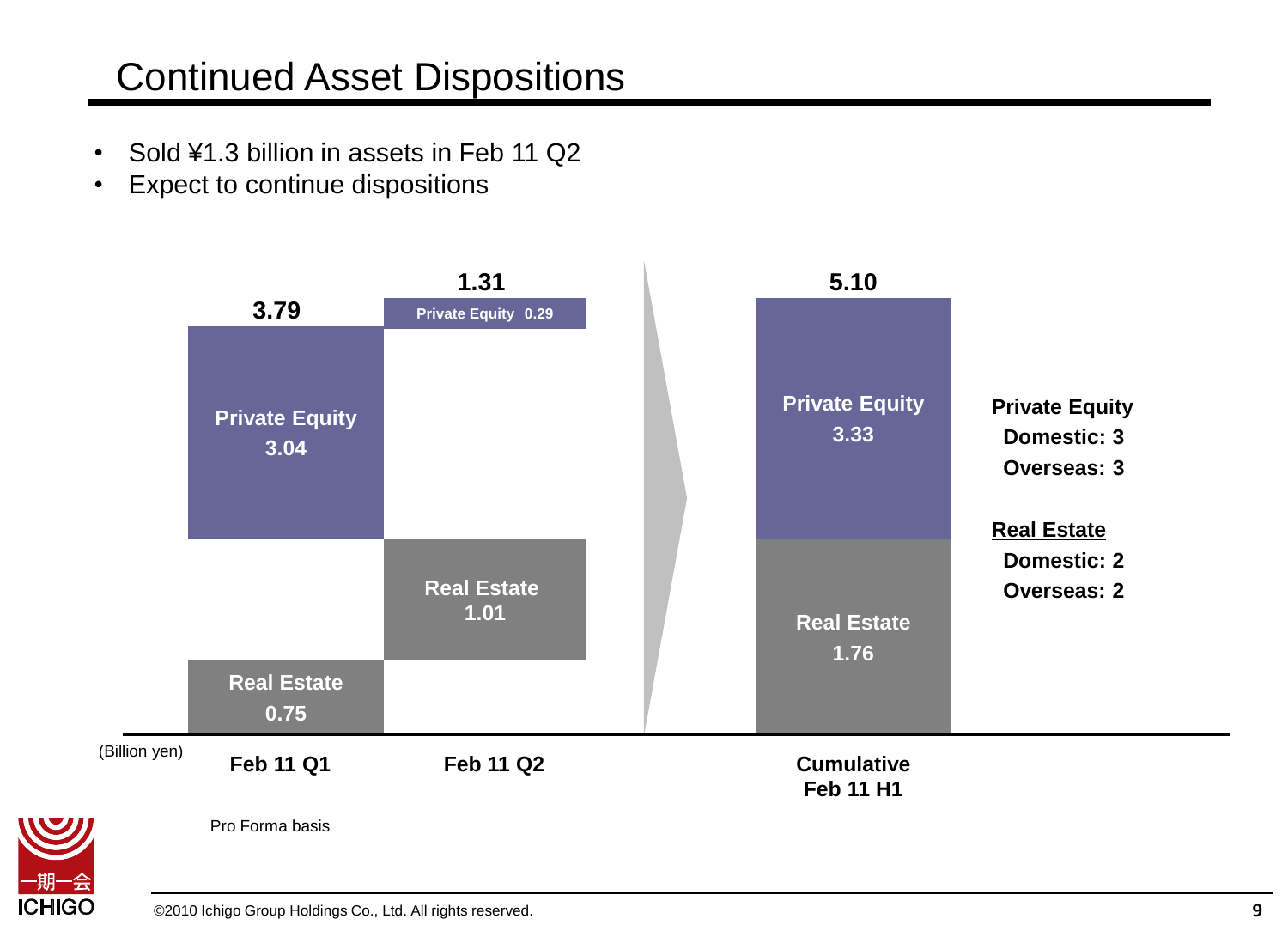## Optimizing Balance Sheet

While continuing to pay down existing corporate debt, have begun improving the balance between short-term and long-term debt

#### **Corporate Debt JPY -2.3B**



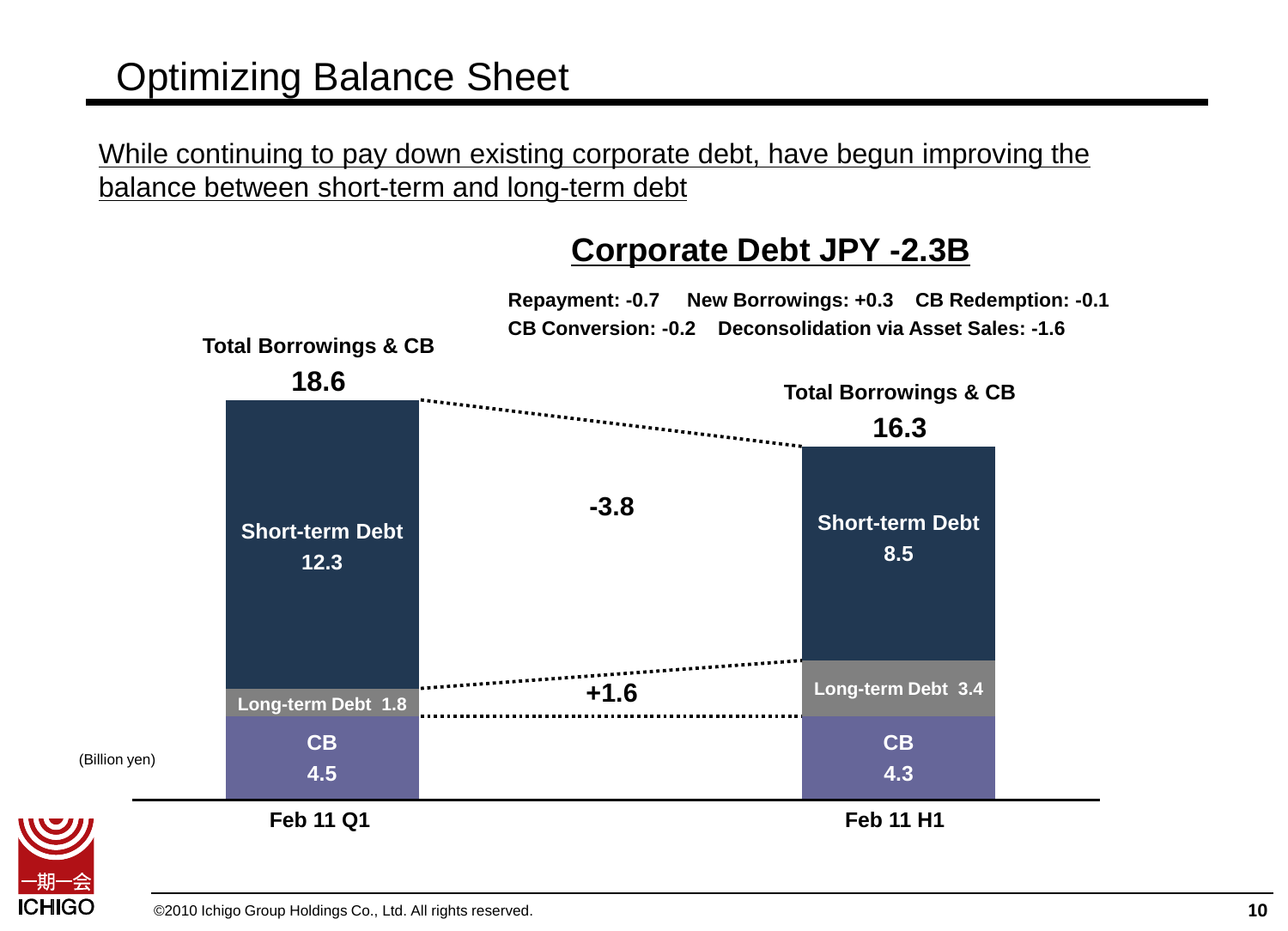## Securing On-Going Profitability

- Expect second consecutive year of profitability
- Conservative full-year forecast



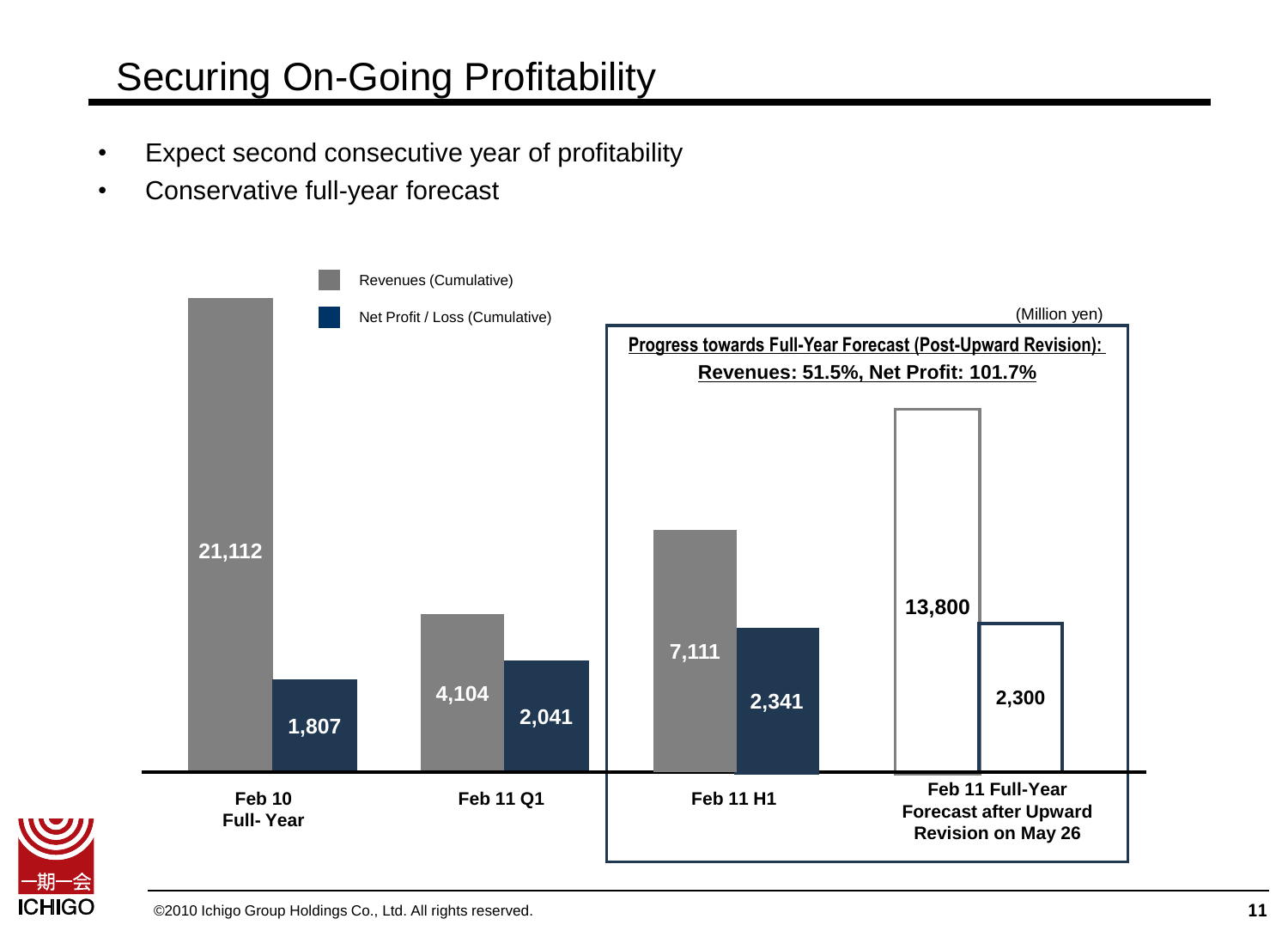## Move to JASDAQ

• Ichigo Group Holdings became a JASDAQ-listed company on October 12, 2010, as the Osaka Securities Exchange newly established the JASDAQ market by merging together Hercules, JASDAQ and NEO



- Selected as a member of the JASDAQ J-Stock index, which comprises the top 75 companies out of over 1,000 JASDAQ companies
- Ichigo Group Holdings share information is thus now presented in the JASDAQ J-Stock section of newspapers and other data services

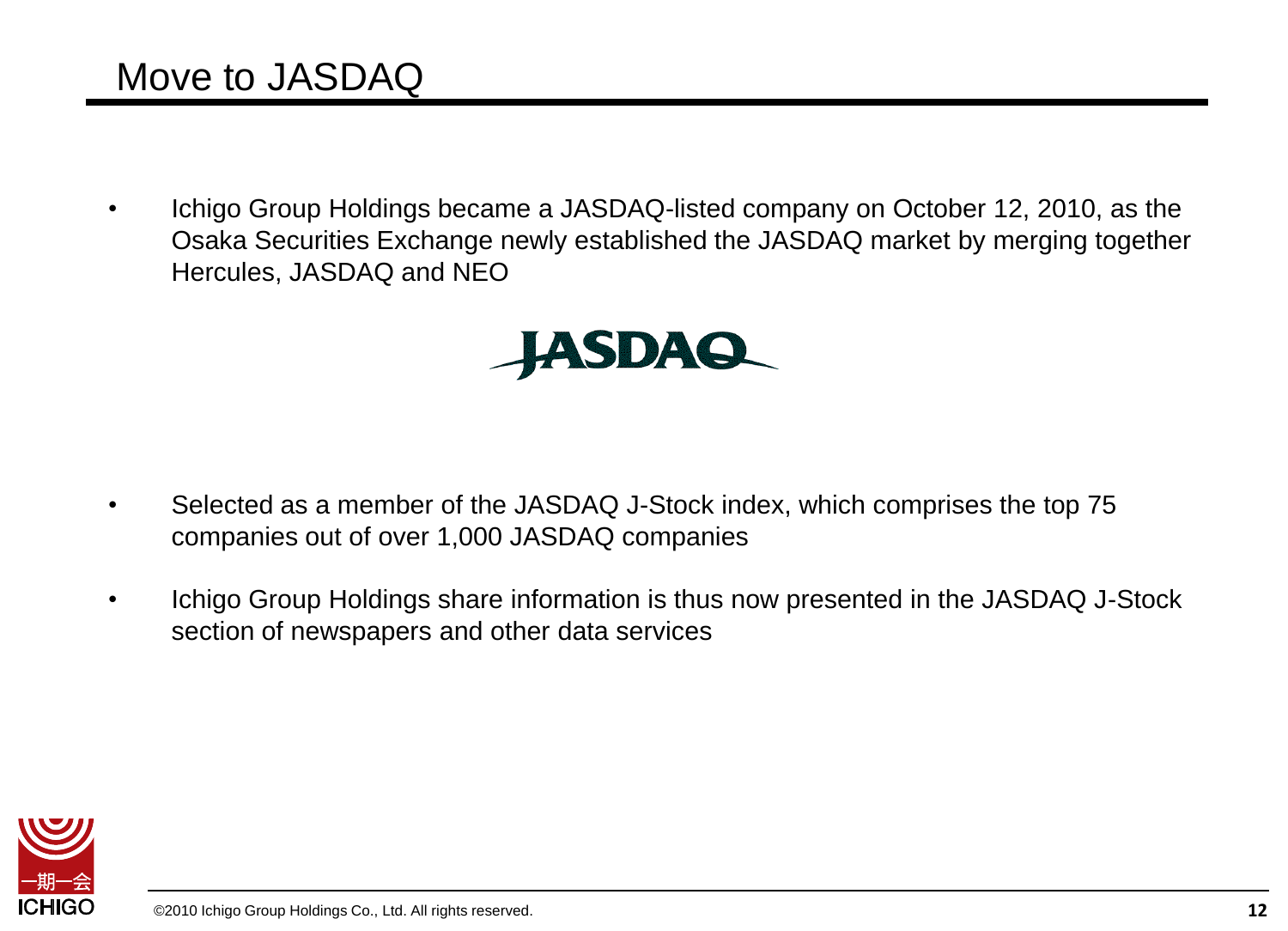## Appendix: Pro Forma Financial Data

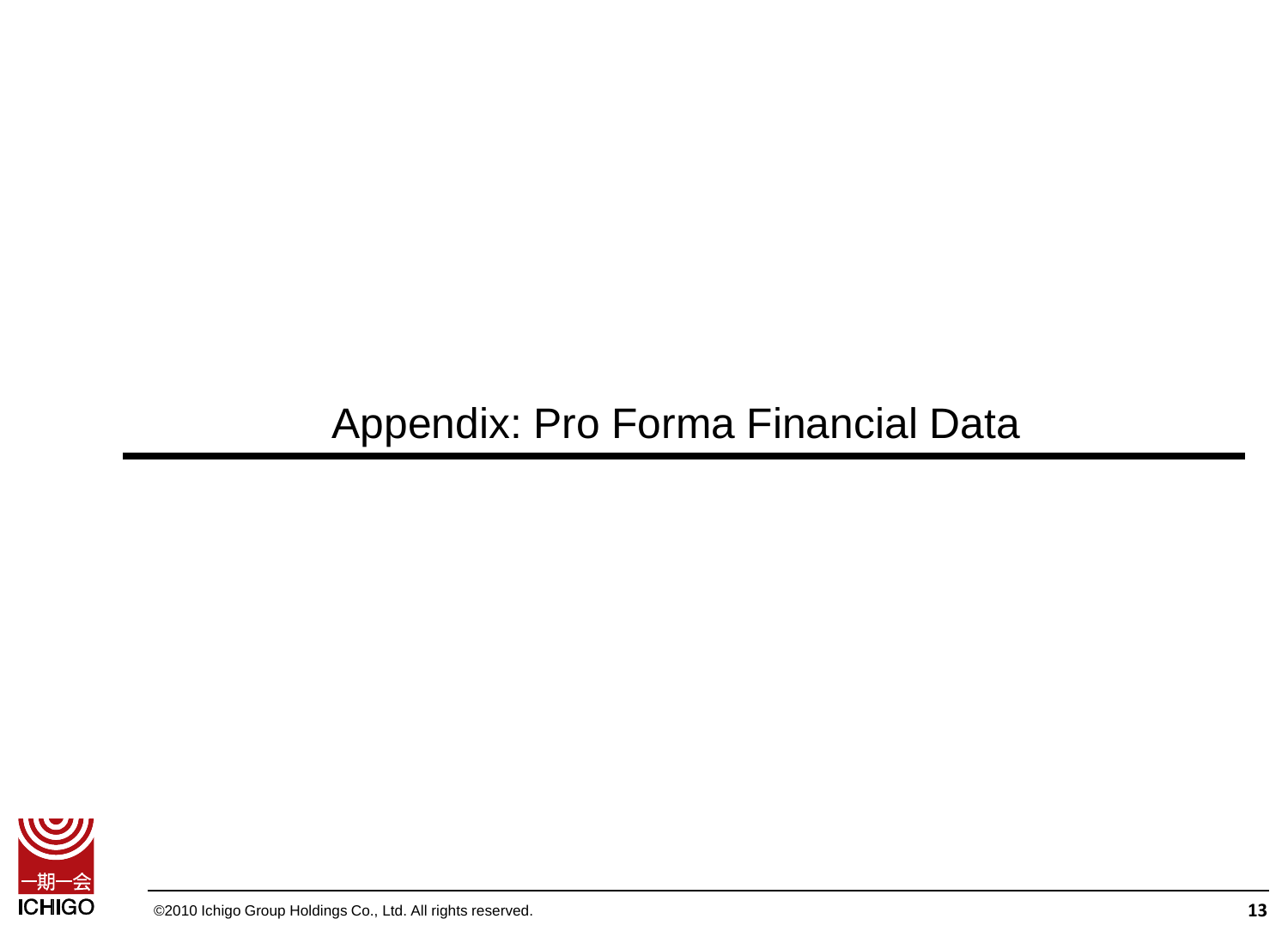## Pro Forma Disclosure to Improve Transparency

- Under Japanese accounting rules, SPCs in which Ichigo Group Holdings ("IGH") is a greater than 50% investor or SPCs for which IGH is the asset manager and no single equity investor holds more than 50% of the total investment must be consolidated onto IGH's balance sheet.
- Our statutory consolidated and parent financial statements can thus include client-related assets and liabilities and P&L which do not belong to IGH. In order to more accurately reflect the true economic exposures borne by our shareholders, we disclose Pro Forma financials which are intended to better reflect IGH's actual corporate financial position.

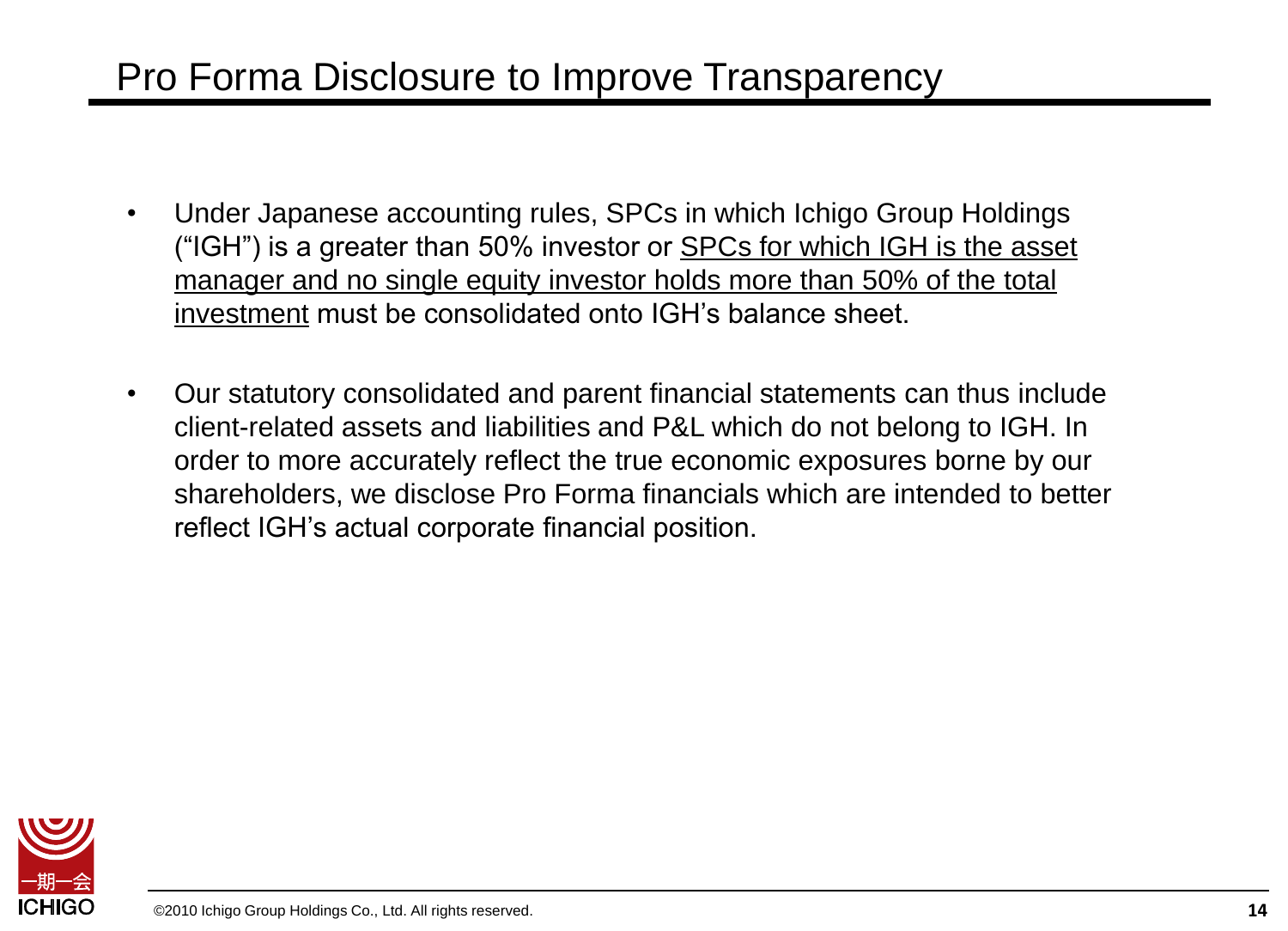|                                  | <b>Feb 10</b> | <b>Feb 11 Q1</b> | <b>Feb 11 H1</b> | Change (QoQ) |
|----------------------------------|---------------|------------------|------------------|--------------|
| <b>Total Assets</b>              | 42,804        | 48,252           | 44,704           | $-3,548$     |
| Cash and Cash Equivalents        | 5,268         | 7,791            | 7,888            | 97           |
| Investment (Real Estate)         | 5,707         | 5,866            | 5,860            | $-6$         |
| Investment (Domestic companies)  | 2,046         | 1,887            | 1,606            | $-281$       |
| Investment (Overseas companies)  | 10,434        | 13,324           | 11,927           | $-1,397$     |
| <b>Real Estate Held for Sale</b> | 14,231        | 13,601           | 11,142           | $-2,459$     |
| Other                            | 5,118         | 5,783            | 6,281            | 498          |
| <b>Liabilities</b>               | 21,687        | 21,128           | 19,043           | $-2,085$     |
| <b>Interest-Bearing Debt</b>     | 13,565        | 14,113           | 11,944           | $-2,169$     |
| CB                               | 4,790         | 4,540            | 4,340            | $-200$       |
| Other                            | 3,332         | 2,475            | 2,759            | 284          |
| <b>Net Assets</b>                | 21,117        | 27,124           | 25,661           | $-1,463$     |

\*Pro Forma definition on p. 14



(Million yen)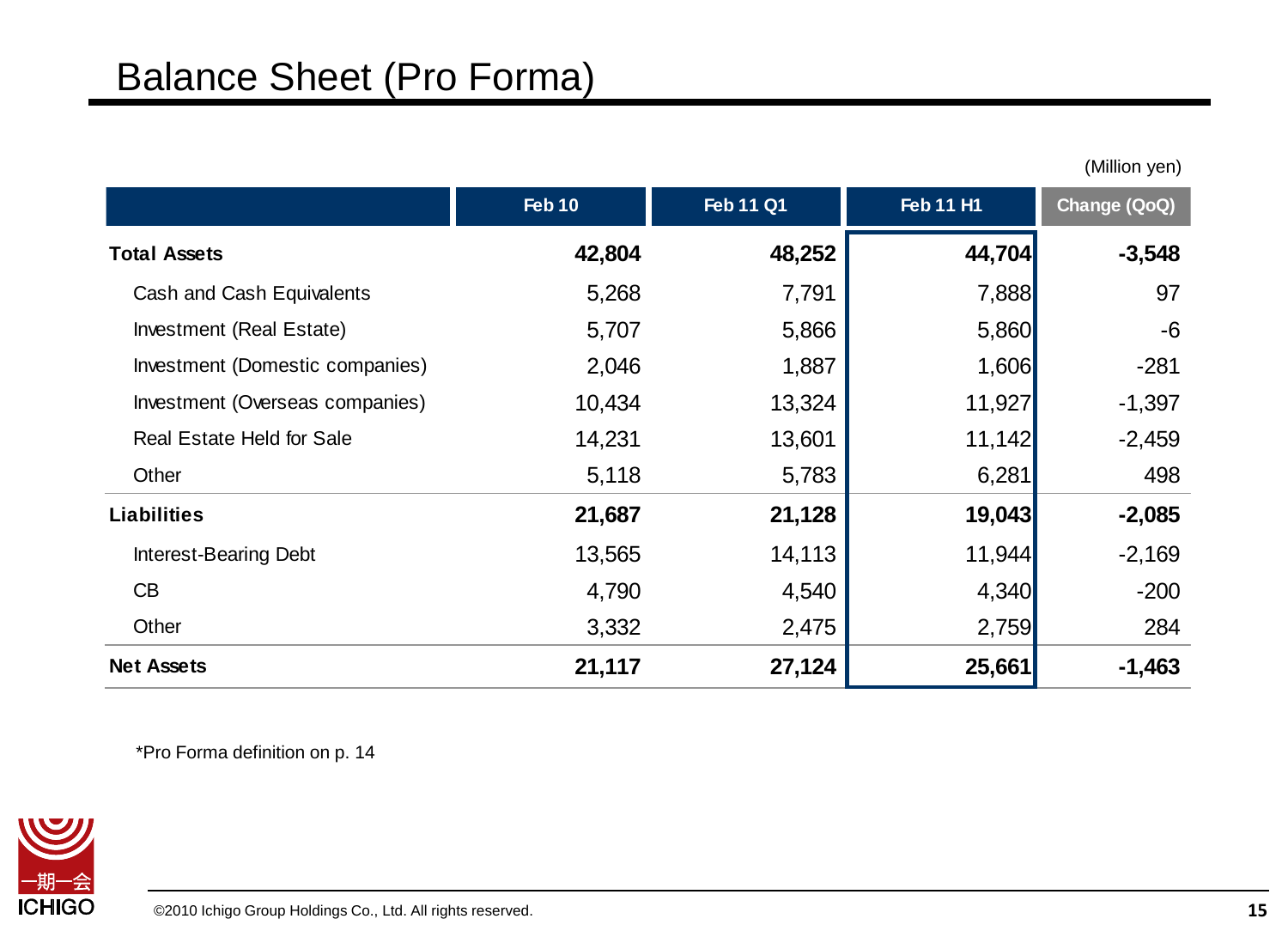## P&L (Pro Forma)

|                                | <b>Feb 10</b> | <b>Feb 11 Q1</b> | <b>Feb 11 Q2</b> | <b>Feb 11 H1</b><br><b>Cumulative</b> |                                 | <b>Feb 11 H1</b><br><b>Cumulative</b> |
|--------------------------------|---------------|------------------|------------------|---------------------------------------|---------------------------------|---------------------------------------|
| <b>Revenues</b>                | 14,127        | 2,691            | 1,473            | 4,165                                 | <b>Revenues</b>                 | 4,165                                 |
| Cost of Revenues               | 9,785         | 1,617            | 704              | 2,321                                 | Real Estate Management Fees     | 562                                   |
|                                |               |                  |                  |                                       | <b>Advisory Fees</b>            | 36                                    |
| <b>Gross Profit</b>            | 4,342         | 1,074            | 769              | 1,844                                 | Rental Income                   | 880                                   |
| SG&A                           | 3,012         | 584              | 717              | 1,301                                 | Real Estate Sales / Dividends   | 1,005                                 |
| <b>Operating Profit</b>        | 1,330         | 490              | 52               | 543                                   | Securities Sales / Dividends    | 790                                   |
|                                |               |                  |                  |                                       | <b>Building Maintenance Fee</b> | 727                                   |
| Non-Operating Gain (Loss), net | $-535$        | $-76$            | 453              | 376                                   | Other                           | 165                                   |
| <b>Recurring Profit</b>        | 795           | 414              | 505              | 919                                   | <b>Gross Profit</b>             | 1,844                                 |
| Extraordinary Gain (Loss), net | 1,380         | 2,323            | $-94$            | 2,229                                 | Real Estate Management Fees     | 365                                   |
|                                |               |                  |                  |                                       | <b>Advisory Fees</b>            | 36                                    |
| <b>Pre-tax Profit</b>          | 2,175         | 2,737            | 411              | 3,148                                 | Rental Income                   | 552                                   |
| Tax                            | 79            |                  | 81               | 13                                    | Real Estate Sales / Dividends   | 283                                   |
| Minority Interests             | 289           | 691              | 103              | 794                                   | Securities Sales / Dividends    | 665                                   |
|                                |               |                  |                  |                                       | <b>Building Maintenance Fee</b> | 167                                   |
| <b>Net Profit</b>              | 1,807         | 2,041            | 300              | 2,341                                 | Other                           | $-224$                                |

**Breakdown**

<mark>一期一会</mark><br>ICHIGO

\*Pro Forma definition on p. 14

(Million yen)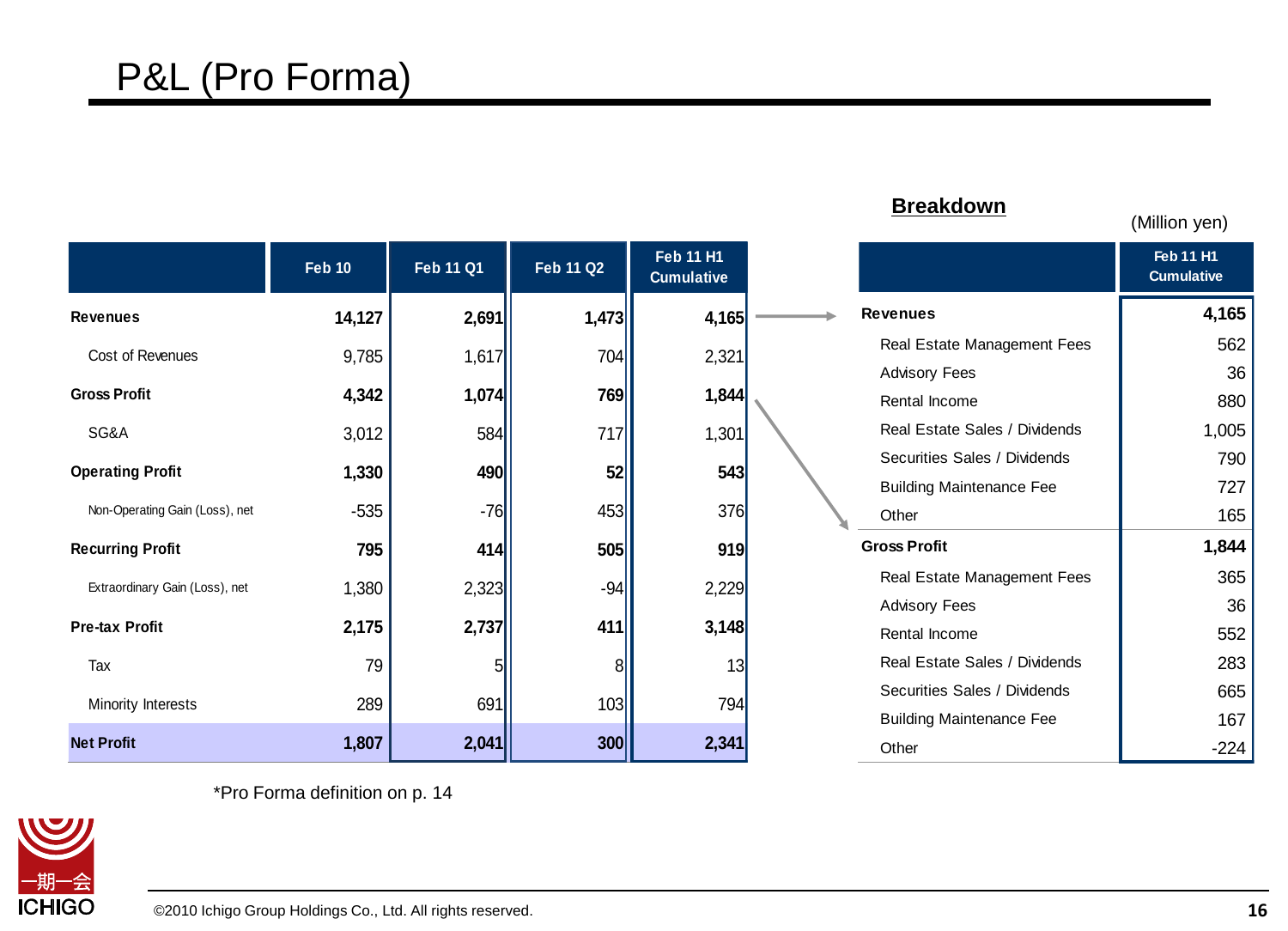## Appendix: Consolidated Financial Data

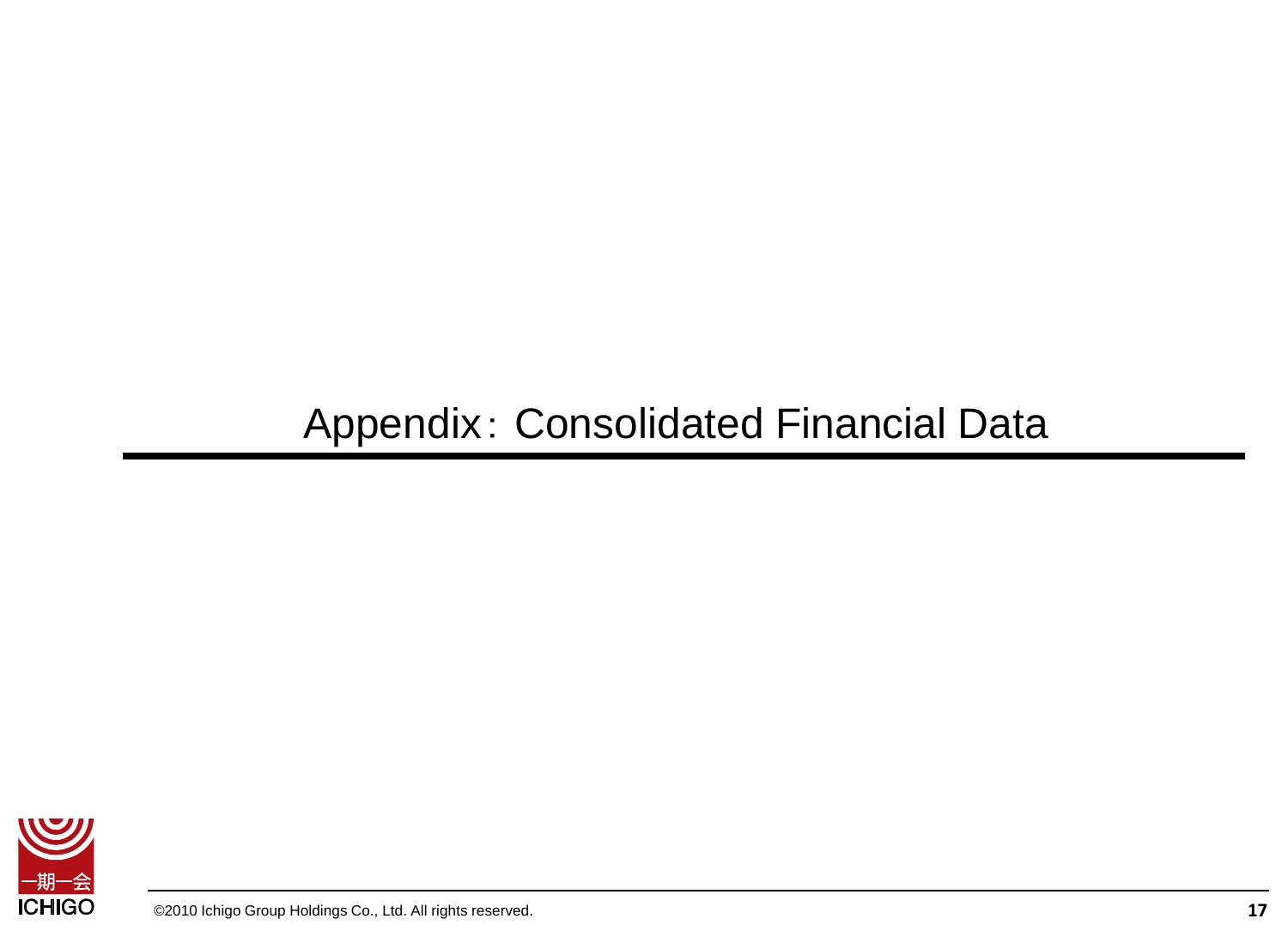|                                                   | <b>Feb 10</b> | <b>Feb 11 Q1</b> | <b>Feb 11 H1</b> | QoQ change |
|---------------------------------------------------|---------------|------------------|------------------|------------|
| <b>Total Assets</b>                               | 100,268       | 107,315          | 104,107          | $-3,208$   |
| Cash and Cash Equivalents                         | 10,728        | 13,389           | 12,842           | $-547$     |
| Operating Investments in Securities               | 9,404         | 9,411            | 8,501            | $-910$     |
| Real Estate Held for Sale                         | 69,445        | 70,056           | 69,689           | $-367$     |
| <b>Fixed Assets</b>                               | 3,201         | 3,255            | 3,232            | $-23$      |
| <b>Investments in Securities</b>                  | 7,197         | 10,133           | 9,512            | $-621$     |
| Other                                             | 293           | 1,071            | 331              | $-740$     |
| <b>Liabilities</b>                                | 76,745        | 77,772           | 76,459           | $-1,313$   |
| Interest-Bearing Debts (excl. Non-Recourse Loans) | 13,642        | 14,113           | 11,943           | $-2,170$   |
| Non-Recourse Loans                                | 50,652        | 52,131           | 53,395           | 1,264      |
| CB                                                | 4,790         | 4,540            | 4,340            | $-200$     |
| Other                                             | 7,661         | 6,988            | 6,781            | $-207$     |
| <b>Net Assets</b>                                 | 23,523        | 29,542           | 27,648           | $-1,894$   |
| <b>Shareholders Equity</b>                        | 20,495        | 25,457           | 24,301           | $-1,156$   |
| Minority Interests and Other                      | 3,028         | 4,085            | 3,347            | $-738$     |

(Million yen)

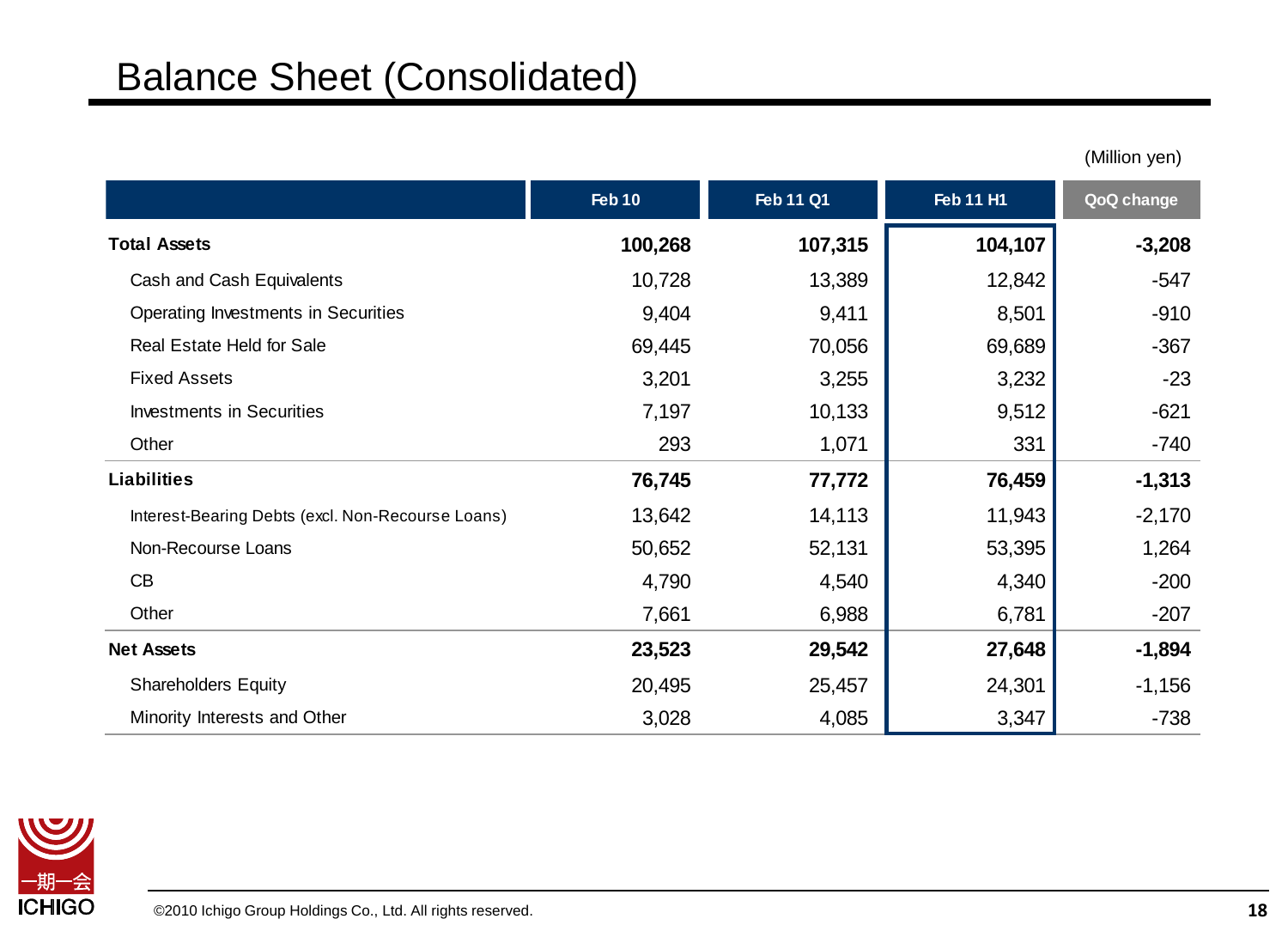## Breakdown of Assets (Consolidated)

|                                                                                                                        |                                                       |                                                  |                                             |          |                                           |                                             |             |                                                  |                                             | (Million yen)                           |
|------------------------------------------------------------------------------------------------------------------------|-------------------------------------------------------|--------------------------------------------------|---------------------------------------------|----------|-------------------------------------------|---------------------------------------------|-------------|--------------------------------------------------|---------------------------------------------|-----------------------------------------|
|                                                                                                                        | <b>Feb 10</b><br><b>Feb 11 Q1</b><br><b>Feb 11 H1</b> |                                                  |                                             |          | QoQ Change                                |                                             |             |                                                  |                                             |                                         |
|                                                                                                                        | Amount                                                | <b>Outside</b><br>Investors'<br><b>Interests</b> | <b>The</b><br>Company's<br><b>Interests</b> | Amount   | Outside<br>Investors'<br><b>Interests</b> | <b>The</b><br>Company's<br><b>Interests</b> | Amount      | <b>Outside</b><br>Investors'<br><b>Interests</b> | <b>The</b><br>Company's<br><b>Interests</b> | in the<br>Company's<br><b>Interests</b> |
| Cash and Cash Equivalents                                                                                              | 10,728                                                | J.                                               |                                             | 13,389   | $\sim$                                    |                                             | 12,842      | $\blacksquare$                                   |                                             |                                         |
| <b>Operating Investments in Securities</b>                                                                             | 9,404                                                 | $\mathbf 0$                                      | 9,404                                       | 9,411    | $\mathbf{0}$                              | 9,411                                       | 8,501       | $\mathbf{0}$                                     | 8,501                                       | $-910$                                  |
| Domestic Real Estate                                                                                                   | 2,188                                                 | $\Omega$                                         | 2,188                                       | 2,220    | $\Omega$                                  | 2,220                                       | 2,221       | ∩                                                | 2,221                                       | $\overline{1}$                          |
| <b>Listed Domestic Companies</b>                                                                                       | 80                                                    | $\Omega$                                         | 80                                          | 80       | $\Omega$                                  | 80                                          | 67          |                                                  | 67                                          | $-13$                                   |
| <b>Unlisted Domestic Companies</b>                                                                                     | 2,780                                                 | $\Omega$                                         | 2,780                                       | 2,723    | <sub>0</sub>                              | 2,723                                       | 2,714       |                                                  | 2,714                                       | $-8$                                    |
| <b>Listed Overseas Companies</b>                                                                                       | 2,742                                                 | $\Omega$                                         | 2,742                                       | 2,854    | $\Omega$                                  | 2,854                                       | 2,174       | $\Omega$                                         | 2,174                                       | $-680$                                  |
| <b>Unlisted Overseas Companies</b>                                                                                     | 1,614                                                 | $\Omega$                                         | 1,614                                       | 1,534    | $\overline{0}$                            | 1,534                                       | 1,325       | U                                                | 1,325                                       | $-210$                                  |
| Reference: Allow ance for Bad Debts for<br>Operating Investments in Securities                                         | $-3,357$                                              |                                                  | $-3,357$                                    | $-3,427$ |                                           | $-3,427$                                    | $-3,369$    |                                                  | $-3,369$                                    | 58                                      |
| Operating Investments in Securities less<br>Allow ance for Bad Debts for Operating<br><b>Investments in Securities</b> | 6,047                                                 |                                                  | 6,047                                       | 5,984    |                                           | 5,984                                       | 5,132       |                                                  | 5,132                                       | $-852$                                  |
| <b>Real Estate Assets for Sale</b>                                                                                     | 69,445                                                | 53,864                                           | 15,581                                      | 70,056   | 55,052                                    | 15,005                                      | 69,689      | 54,450                                           | 15,239                                      | 234                                     |
| Domestic Real Estate                                                                                                   | 66,374                                                | 51,330                                           | 15,044                                      | 66,918   | 52,463                                    | 14,455                                      | 69,689      | 54,450                                           | 15,239                                      | 784                                     |
| Overseas Real Estate                                                                                                   | 3,071                                                 | 2,534                                            | 537                                         | 3,138    | 2,589                                     | 549                                         | $\mathbf 0$ | $\Omega$                                         | $\Omega$                                    | $-549$                                  |
| <b>Investments in Securities</b>                                                                                       | 7,197                                                 | $\bf{0}$                                         | 7.197                                       | 10,133   | $\mathbf{0}$                              | 10,133                                      | 9,512       | $\Omega$                                         | 9,512                                       | $-621$                                  |
| Domestic Companies                                                                                                     | 423                                                   | $\mathbf 0$                                      | 423                                         | 446      | $\Omega$                                  | 446                                         | 440         | $\Omega$                                         | 440                                         | $-6$                                    |
| Overseas Companies                                                                                                     | 5,996                                                 | $\mathbf 0$                                      | 5,996                                       | 8,916    | $\overline{0}$                            | 8,916                                       | 7,949       | r                                                | 7,949                                       | $-967$                                  |
| <b>Others</b>                                                                                                          | 778                                                   | $\Omega$                                         | 778                                         | 771      | $\Omega$                                  | 771                                         | 1,123       | $\sqrt{ }$                                       | 1,123                                       | 352                                     |
| Reference: Allow ance for Bad Debts for<br><b>Investments in Securities</b>                                            | $-115$                                                |                                                  | $-115$                                      | $-115$   |                                           | $-115$                                      | $-115$      |                                                  | $-115$                                      | $\mathbf 0$                             |
| Investments in Securities less Allow ance for<br>Bad Debts for Investments in Securities                               | 7,082                                                 |                                                  | 7,082                                       | 10,018   | $\blacksquare$                            | 10,018                                      | 9,397       | $\blacksquare$                                   | 9,397                                       | $-621$                                  |
| <b>Tangible Assets</b>                                                                                                 | 3.201                                                 | ÷                                                | $\sim$                                      | 3,255    | $\sim$                                    | $\sim$                                      | 3,232       | $\blacksquare$                                   | $\overline{a}$                              |                                         |
| <b>Other Assets</b>                                                                                                    | 3,765                                                 |                                                  |                                             | 4,612    | $\blacksquare$                            |                                             | 3,815       | $\blacksquare$                                   |                                             |                                         |
| <b>Total Assets</b>                                                                                                    | 100.268                                               | $\blacksquare$                                   | 28,710                                      | 107,315  | ÷                                         | 31,007                                      | 104,107     | ÷                                                | 29,768                                      | $-1,239$                                |

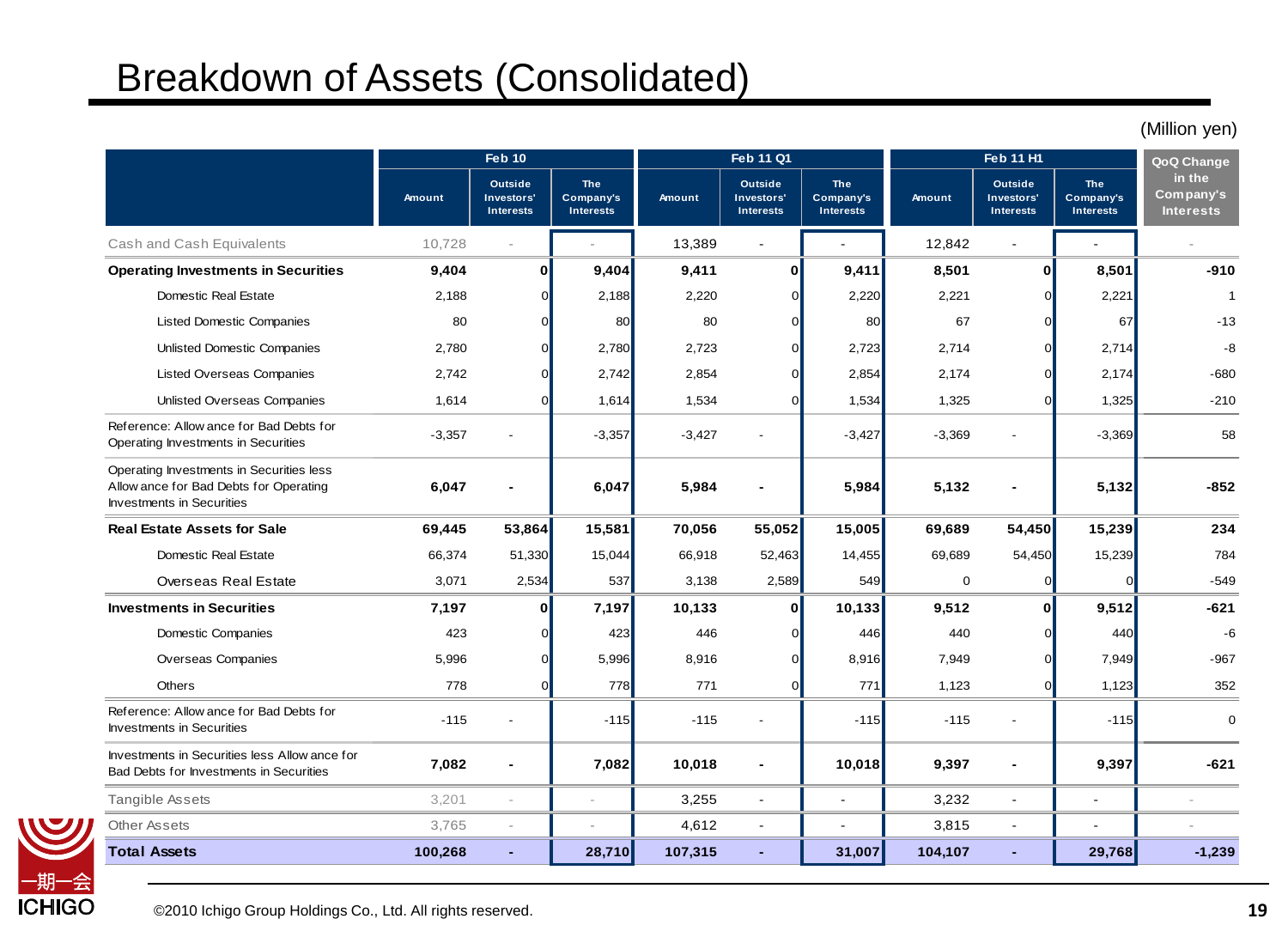|                                | Feb 10 | <b>Feb 11 Q1</b> | <b>Feb 11 Q2</b> | <b>Feb 11 H1</b><br><b>Cumulative</b> | Full-Year<br>Forecast | <b>Progress</b> |                                 | Feb 11 H1<br><b>Cumulative</b> |
|--------------------------------|--------|------------------|------------------|---------------------------------------|-----------------------|-----------------|---------------------------------|--------------------------------|
| <b>Revenues</b>                | 21,112 | 4,104            | 3,006            | 7,111                                 | 13,800                | 51.5%           | <b>Revenues</b>                 | 7,111                          |
| Cost of Revenues               |        |                  |                  |                                       |                       |                 | Real Estate Management Fees     | 383                            |
|                                | 16,991 | 3,017            | 2,107            | 5,124                                 |                       |                 | <b>Advisory Fees</b>            | 35                             |
| <b>Gross Profit</b>            | 4,120  | 1,087            | 899              | 1,986                                 |                       |                 | Rental Income                   | 2,838                          |
| SG&A                           | 3,011  | 583              | 717              | 1,301                                 |                       |                 | Real Estate Sales / Dividends   | 2,285                          |
|                                |        |                  |                  |                                       |                       |                 | Securities Sales / Dividends    | 790                            |
| <b>Operating Profit</b>        | 1,108  | 503              | 182              | 685                                   | 1,000                 | 68.5%           | <b>Building Maintenance Fee</b> | 727                            |
| Non-Operating Gain (Loss), net | $-535$ | $-77$            | 452              | 376                                   |                       |                 | Other                           | 53                             |
| <b>Recurring Profit</b>        | 573    | 426              | 634              | 1,061                                 | 1,000                 | 106.1%          | <b>Gross Profit</b>             | 1,986                          |
|                                |        |                  |                  |                                       |                       |                 | Real Estate Management Fees     | 206                            |
| Extraordinary Gain (Loss), net | 1,380  | 2,323            | $-93$            | 2,229                                 |                       |                 | <b>Advisory Fees</b>            | 24                             |
| <b>Pre-tax Profit</b>          | 1,953  | 2,749            | 541              | 3,290                                 |                       |                 | Rental Income                   | 1,081                          |
| Tax                            | 78     |                  |                  | 12                                    |                       |                 | Real Estate Sales / Dividends   | 198                            |
|                                |        |                  |                  |                                       |                       |                 | Securities Sales / Dividends    | 663                            |
| Minority Interests             | 67     | 703              | 233              | 936                                   |                       |                 | <b>Building Maintenance Fee</b> | 166                            |
| <b>Net Profit</b>              | 1,807  | 2,041            | 299              | 2,341                                 | 2,300                 | 101.8%          | Other                           | $-352$                         |

(Million yen)

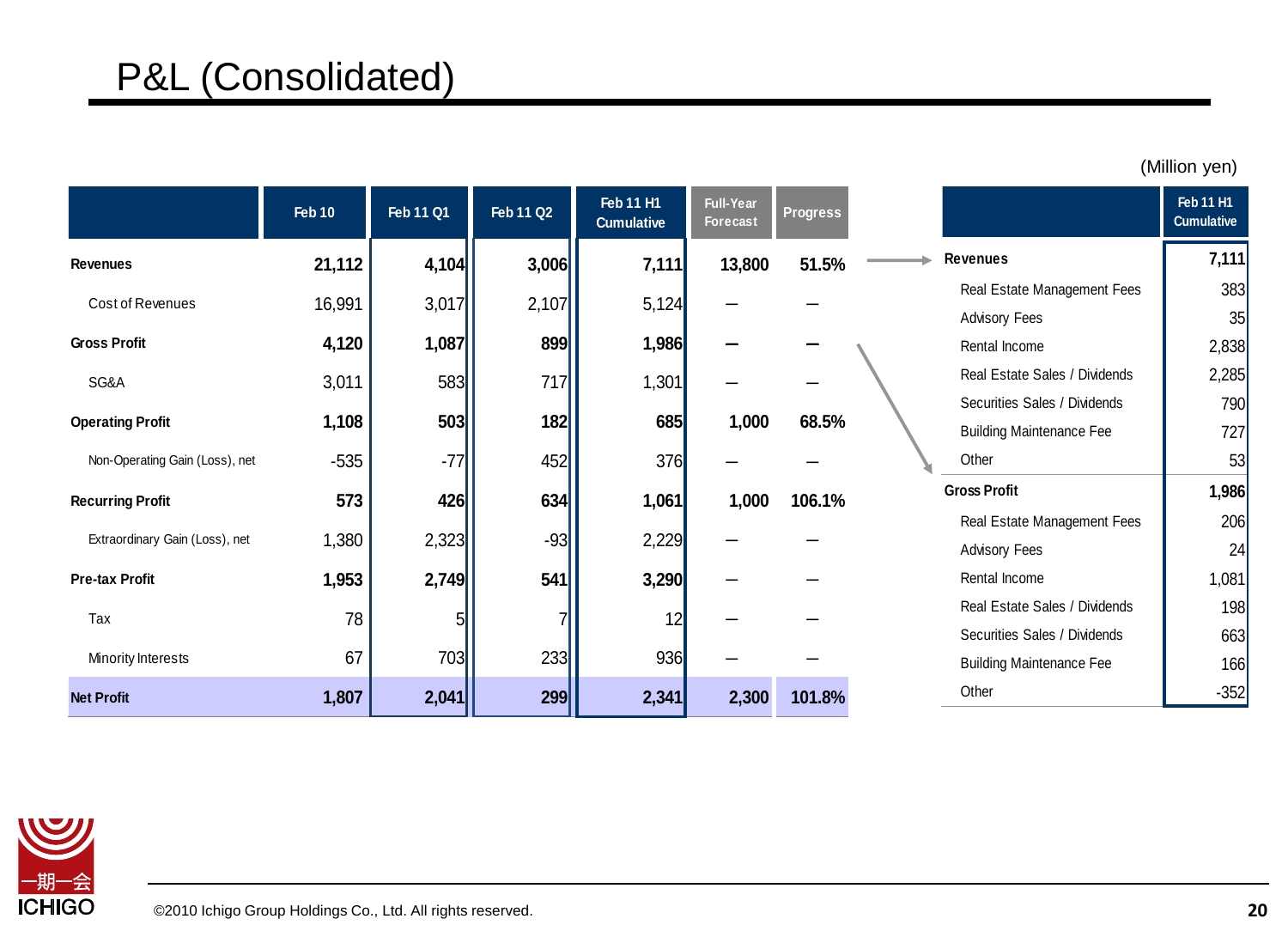## Appendix: Real Estate Data

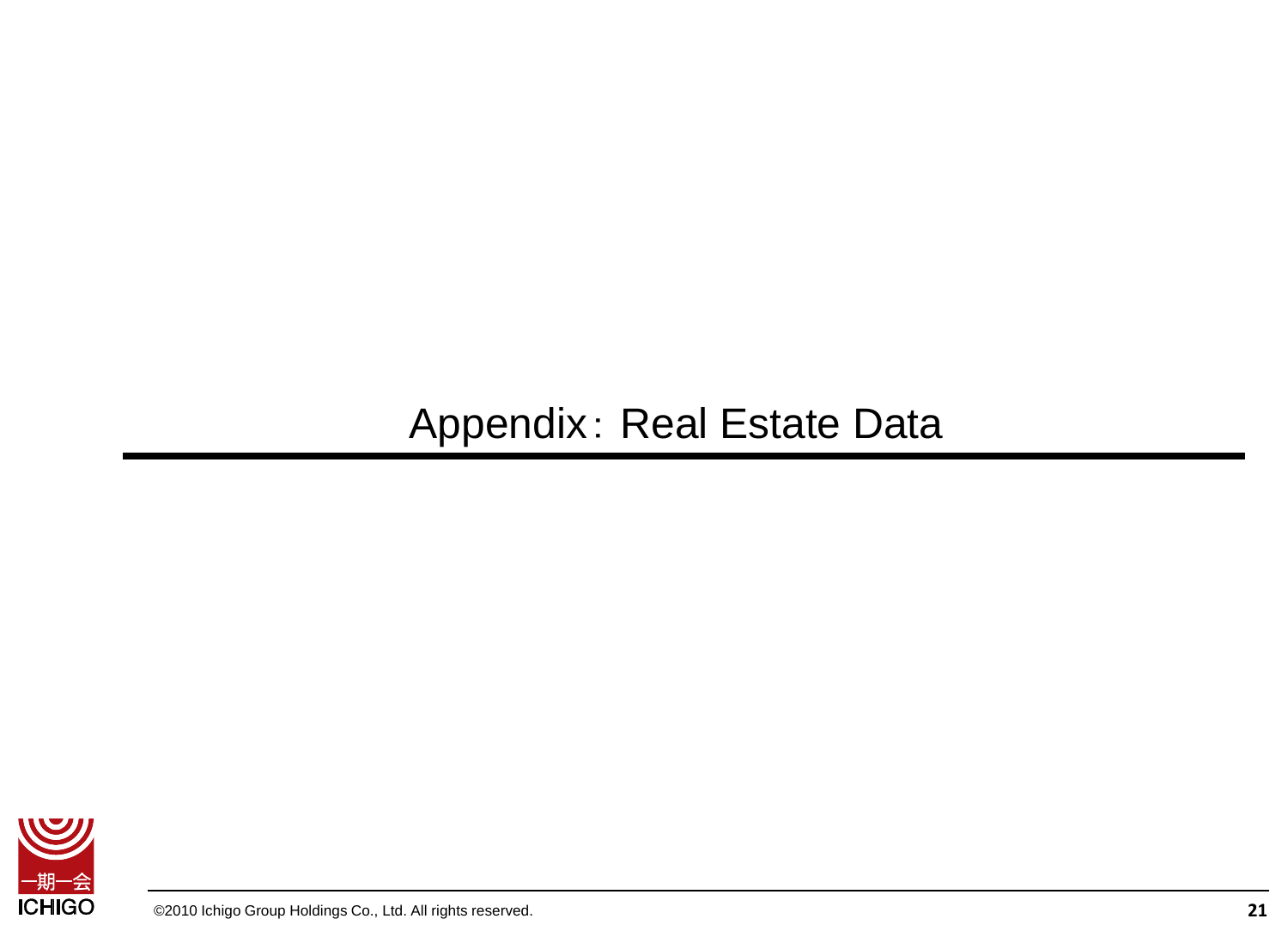## Cumulative Assets Under Management

- Historic Cumulative AUM Exceeds ¥1 trillion
- Strong Long-Term Track Record of Managing Real Estate for Clients



(billion yen, # of funds in parenthesis)

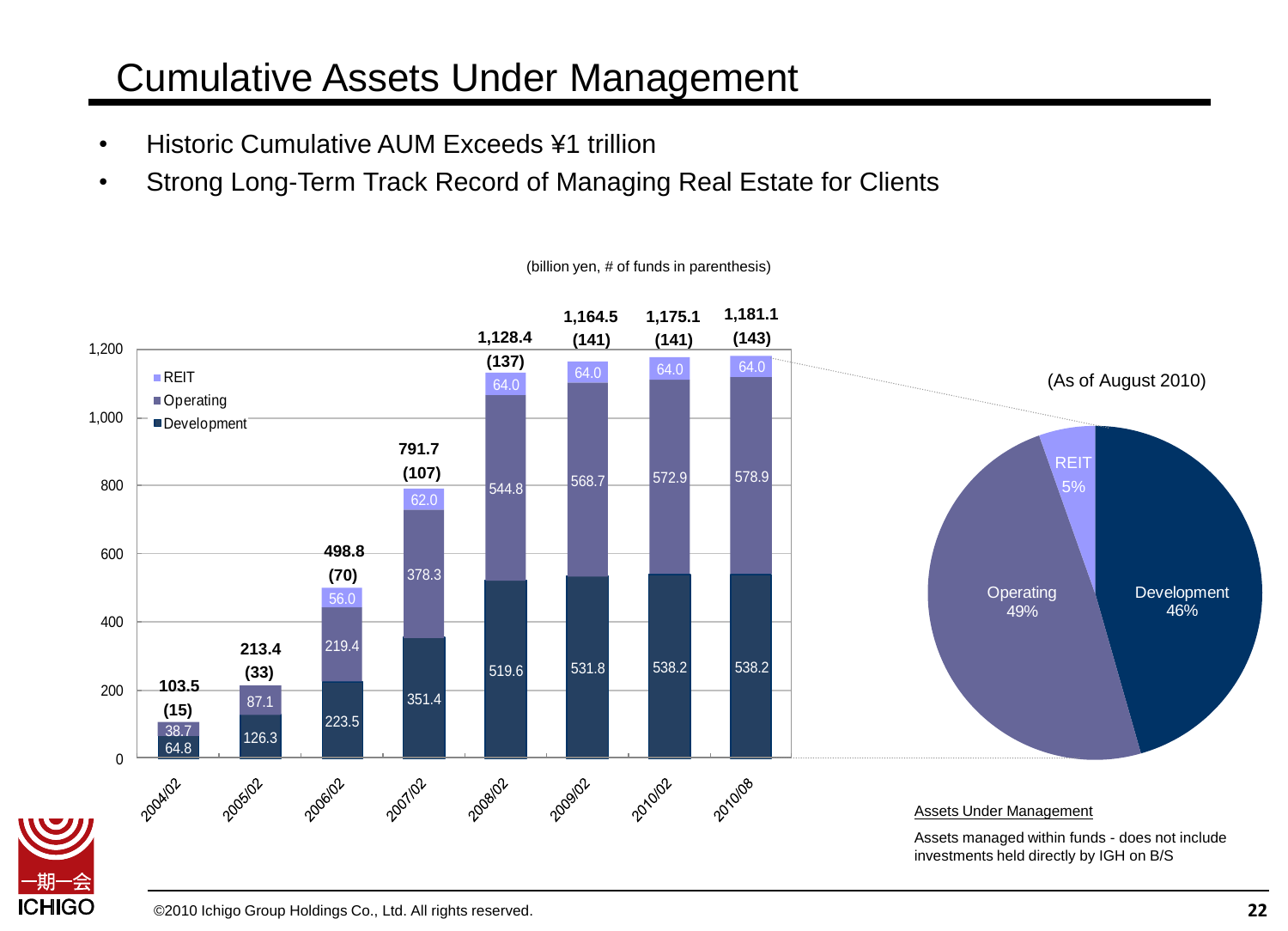## Assets Under Management

- Expertise across Full Spectrum from Development to Operating Assets
- 97% of Current Portfolio is Comprised of Operating Assets (As of August 2010)

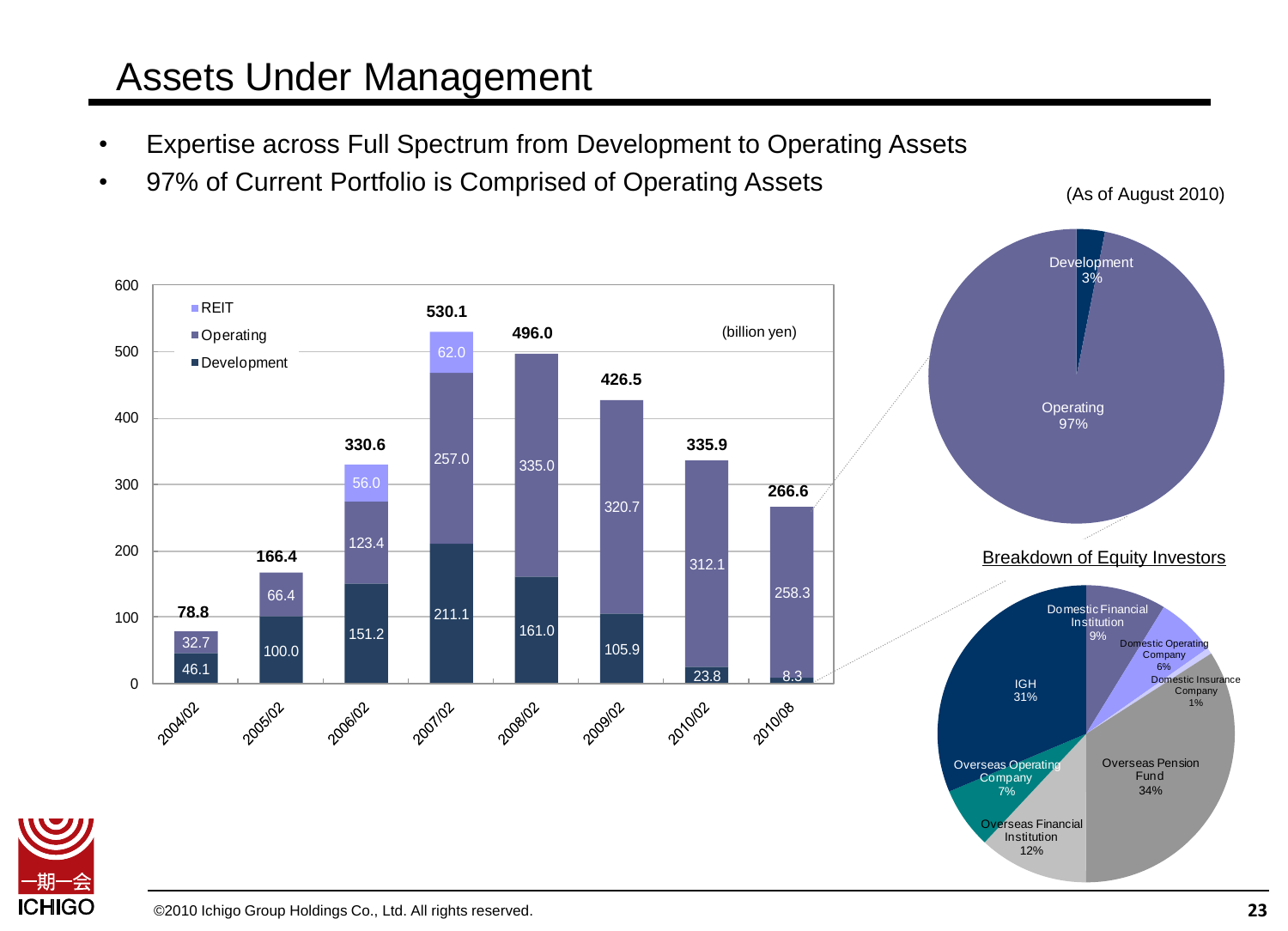## Real Estate Portfolio

- Mainly Office, although Significant Track Record across a Wide Variety of Asset Types
- Particular Experience in Managing Small & Mid-Size Assets from ¥1 5 billion in Tokyo

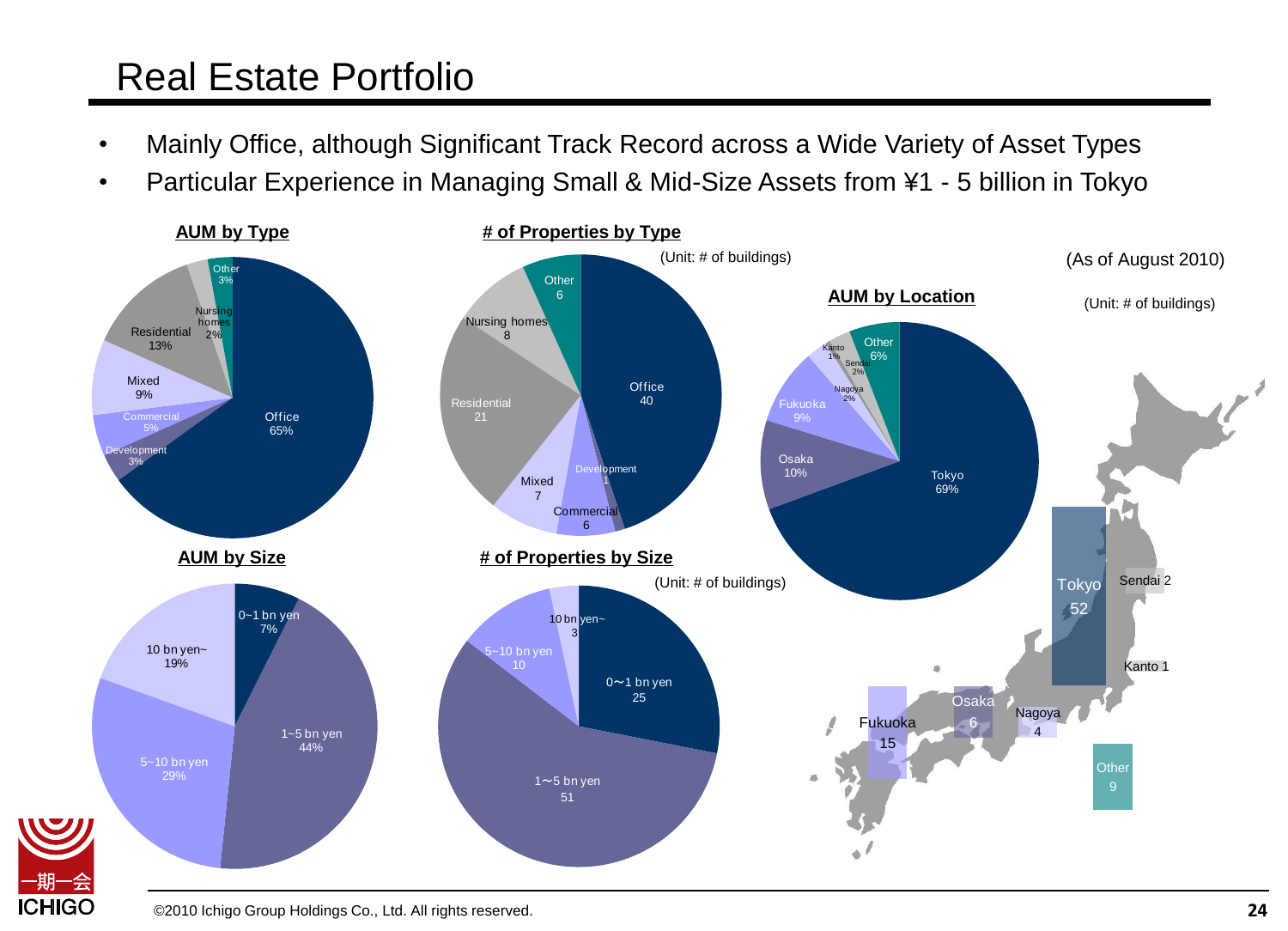## IGH Real Estate Cap Rates

- Cap Rates Increased Due to Early Adoption of Lower of Cost or Market Rule
- Continually Mark Assets In-line with Current Market Pricing and Eliminate Any Unrealized Losses from B/S

(As of August 2010)

|               |                   |                    |               |                           | $($ """" $\sigma$ "", $\sigma$ $\sigma$ $\sigma$ $\sigma$ "" $\sigma$ " poroontago data $\sigma$ |
|---------------|-------------------|--------------------|---------------|---------------------------|--------------------------------------------------------------------------------------------------|
| Location      | Acquisition value | Book value         | NOI (current) | Cap rate (at acquisition) | Cap rate (current)                                                                               |
|               |                   | (after write-down) |               | NOI / Acquisition value   | NOI / Book value after write-down                                                                |
| Tokyo         | 166,430           | 142,089            | 7,487         | 5.2%                      | 6.2%                                                                                             |
| Outside Tokyo | 60,113            | 43,826             | 3,216         | 5.6%                      | 8.1%                                                                                             |
| Total         | 226,543           | 185,915            | 10,703        | 5.3%                      | 7.0%                                                                                             |

#### **Real Estate Investments directly held by IGH**

**Real Estate Investments held by Funds (SPCs)**

(Million yen, except for percentage data)

(Million yen, except for percentage data)

| Location       | Acquisition value | Book value<br>(after write-down) | NOI (current) | Cap rate (at acquisition)<br>NOI / Acquisition value | Cap rate (current)<br>NOI / Book value after write-down |
|----------------|-------------------|----------------------------------|---------------|------------------------------------------------------|---------------------------------------------------------|
| Tokyo          | 7,083             | 4,587                            | 343           | 5.5%                                                 | 7.2%                                                    |
| Outside Tokyo* | 8,493             | 5,737                            | 579           | 6.3%                                                 | 9.8%                                                    |
| <b>Total</b>   | 15,576            | 10,324                           | 922           | 6.0%                                                 | 8.8%                                                    |

\*Cap rate calculation excludes one development asset (c. JPY800MM) which is not currently generating NOI



#### NOI (Net Operating Income)

NOI = rental income – management costs (taxes, property management fees and repairs)

©2010 Ichigo Group Holdings Co., Ltd. All rights reserved.